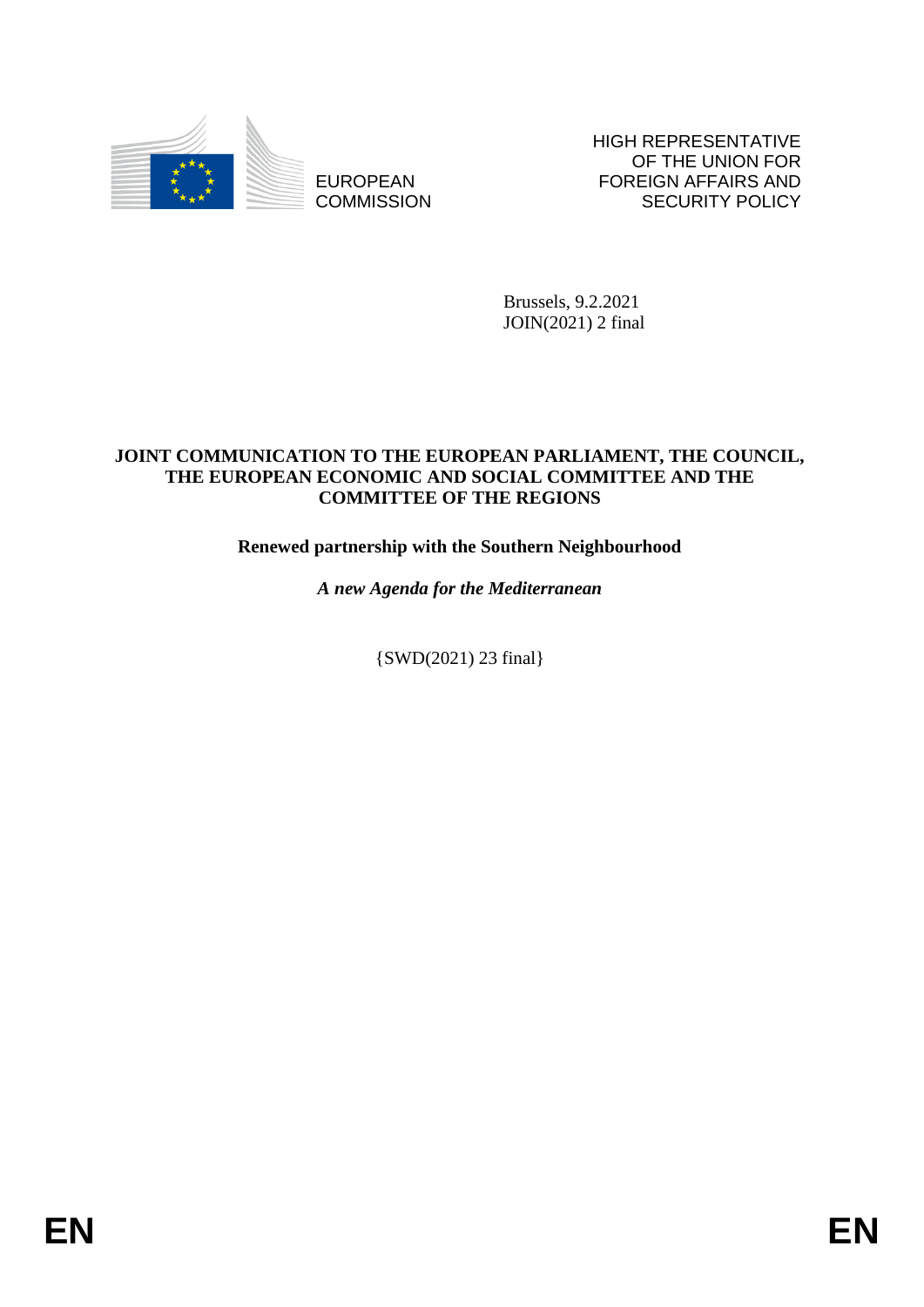### **Introduction**

Twenty-five years ago the European Union and the Southern Mediterranean partners<sup>1</sup> committed to turning the Mediterranean basin into an area of dialogue, exchange and cooperation, guaranteeing peace, stability and prosperity. The 25th anniversary of the Barcelona Declaration reminds us that a **strengthened Mediterranean partnership remains a strategic imperative for the European Union**, as the challenges the region continues to face require a common response, especially ten years after the Arab Spring. By acting together, recognising our growing interdependence, and in a spirit of partnership, we will turn common challenges into opportunities, in our mutual interest**.**

To this end and within the framework of the European Neighbourhood Policy **this Joint Communication proposes a new, ambitious and innovative** *Agenda for the Mediterranean*, drawing for the first time on the full EU toolbox and the ground-breaking opportunities of the twin green and digital transitions, in order to relaunch our cooperation and realise the untapped potential of our shared region. **The perspective of the post-COVID-19 recovery offers a rare opportunity for Europe and the Mediterranean region** to commit to a common and people-centred agenda and the actions necessary for its implementation.

**The Southern Mediterranean region is facing governance, socio-economic, climate, environmental and security challenges, many of which result from global trends and call for joint action by the EU and Southern Neighbourhood partners.** Protracted conflicts continue to inflict terrible human suffering, trigger significant forced displacement, weigh heavily on the economic and social prospects of entire societies, especially for countries hosting large refugee populations, and intensify geopolitical competition and outside interference. Too many people risk their lives by attempting to enter the EU irregularly, fuelling a smuggling industry that is ruthless, criminal and destabilising to local communities. The threats of terrorism, organised crime and corruption continue to feed instability and stifle prosperity. Economic growth in the Southern Neighbourhood has not kept pace with demographic growth.<sup>2</sup> The region has one of the lowest levels of regional economic integration in the world<sup>3</sup>. Unsustainable use of natural resources and climate change<sup>4</sup> jeopardise access to water, food, and energy, accelerate desertification and loss of biodiversity, and threaten lives and livelihoods. Significant economic and gender inequalities persist, and governments struggle to meet the aspirations of today's youth.

 $\mathbf{1}$ <sup>1</sup> Algeria, Egypt, Israel, Jordan, Lebanon, Libya, Morocco, Palestine, Syria and Tunisia. The designation Palestine shall not be construed as recognition of a State of Palestine and is without prejudice to the individual positions of the Member States on this issue.

<sup>&</sup>lt;sup>2</sup> Average GDP per capita is less than one eighth of the EU's 2020 Edition, Statistics on [European](https://ec.europa.eu/eurostat/documents/3217494/10880214/KS-01-20-301-EN-N.pdf/f4cdcf39-903e-e1b3-5472-a1f9e0231ff6?t=1591178674000) [Neighbourhood](https://ec.europa.eu/eurostat/documents/3217494/10880214/KS-01-20-301-EN-N.pdf/f4cdcf39-903e-e1b3-5472-a1f9e0231ff6?t=1591178674000) Policy countries 2020 Edition, Eurostat.

<sup>&</sup>lt;sup>3</sup><br>With mere 5.9% exports to the region, intra-regional trade is a fraction of the countries' total trade https://ec.europa.eu/trade/policy/countries-and-regions/regions/euro-mediterranean-partnership/

According to the Mediterranean Experts on Climate and environmental Change report [first](https://www.medecc.org/first-mediterranean-assessment-report-mar1/) [Mediterranean](https://www.medecc.org/first-mediterranean-assessment-report-mar1/) assessment report, the region warms 20% faster than the rest of the world.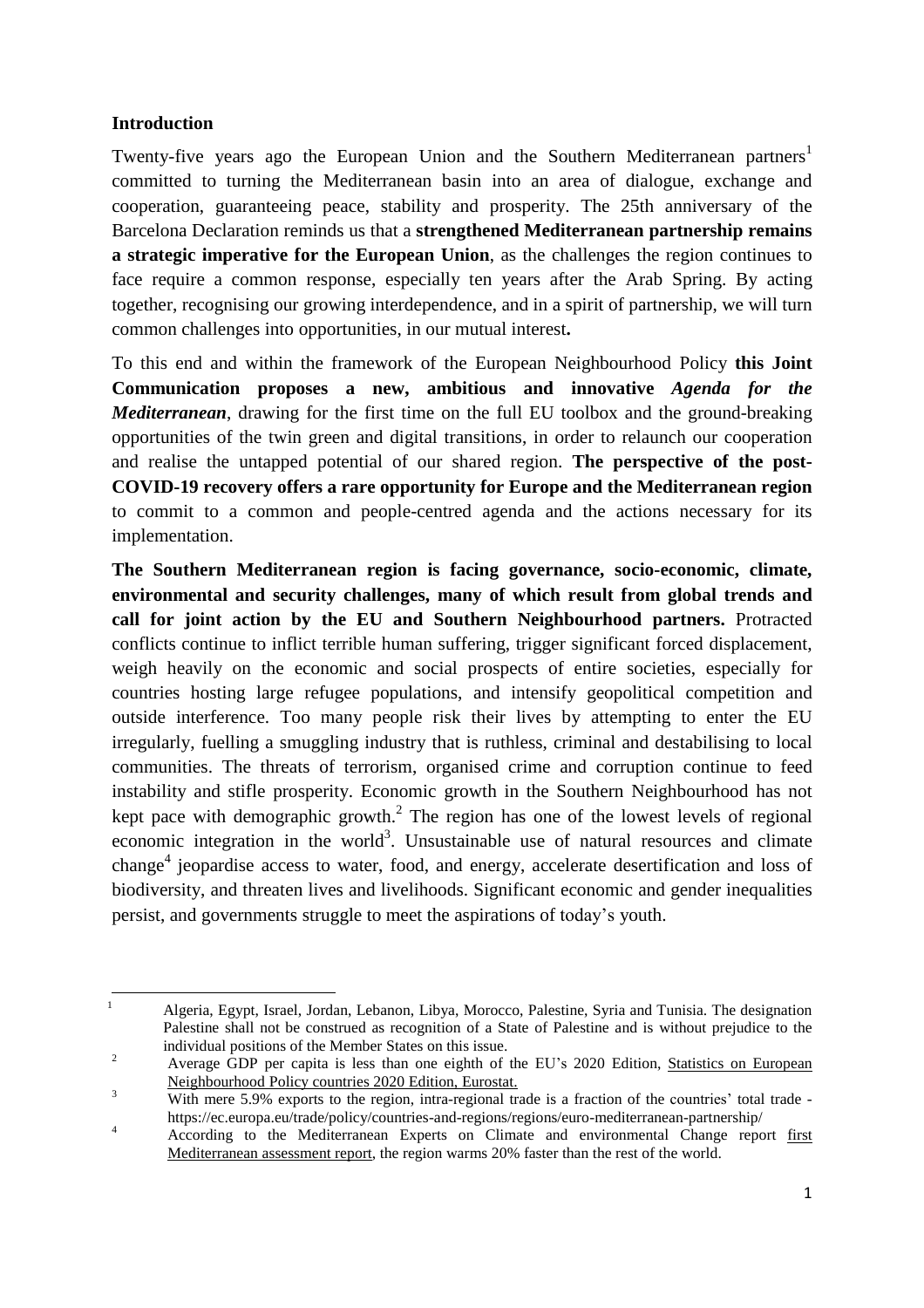The urgency of addressing these challenges is further reinforced by the COVID-19 pandemic, which has illustrated starkly shared vulnerabilities and our mutual interdependence. The **new Agenda for the Mediterranean** incorporates new areas and forms of cooperation identified during the crisis. The new Agenda for the Mediterranean offers opportunities for new partnerships on strategic priorities of green and digital transition and is based on the conviction that sustainable prosperity and resilience can only be built in strong partnership across the Mediterranean. Our partnership will be based on common values and dialogue, and progress on our shared socio-economic and political agenda, including on reforms in areas such as governance and the rule of law, and macroeconomic stability and the business environment. **The new Agenda aims for a green, digital, resilient and just recovery, guided by the 2030 Agenda for Sustainable Development<sup>5</sup> , the Paris Agreement and the European Green Deal<sup>6</sup> .**

This Communication sets out the objective for the years to come to build fairer and more prosperous and inclusive societies for the benefit of people, especially youth.

To seize this momentum, the Joint Communication proposes the following **key directions for our partnership:**

- An "**Economic and Investment Plan for the Southern Neighbours"** will help **spur longterm socio-economic recovery**, foster sustainable development, address the region's structural imbalances, **and tap into the region's economic potential.** The plan includes concrete flagship initiatives in priority sectors. It aims to increase the region's attractiveness towards investors. We will seek strategic engagement with international financial institutions (IFIs), in particular the European Investment Bank (EIB) and the European Bank for Reconstruction and Development (EBRD), the World Bank, the International Monetary Fund, as well as banks from the region and the private sector. A renewed commitment to implement and support inclusive socio-economic reforms, especially of the business environment, sustainable economic growth and stability-oriented macroeconomic policies underpinned by a long-term strategy, is essential for these initiatives to succeed.

The Economic and Investment Plan is indicative and non-exhaustive and may evolve depending on progress on policy and political issues and in bilateral relations between partner countries. In the period 2021-2027, subject to the entry into force of the relevant legal bases under the next Multi-annual Financial Framework and without prejudging the outcome of the programming process, the Commission proposes to mobilise up to **EUR 7 billion** under the Neighbourhood and Development and International Cooperation Instrument (NDICI)<sup>7</sup>. This support includes provisioning for EFSD+ guarantees and blending under the Neighbourhood Investment Platform, which would help mobilise private and public investments of up to **EUR 30 billion** in the Southern Neighbourhood.

 $\overline{5}$ <sup>5</sup> UN Resolution 70/1 [Transforming](https://www.un.org/ga/search/view_doc.asp?symbol=A/RES/70/1&Lang=E) our world: the 2030 Agenda for Sustainable [Development.](https://www.un.org/ga/search/view_doc.asp?symbol=A/RES/70/1&Lang=E)

<sup>6</sup> 'The European Green Deal' [\(COM\(2019\)](https://eur-lex.europa.eu/legal-content/EN/TXT/?uri=CELEX%3A52019DC0640) 640) 7

This is subject to the final adoption of the draft Regulation establishing the Neighbourhood, Development and International Cooperation Instrument.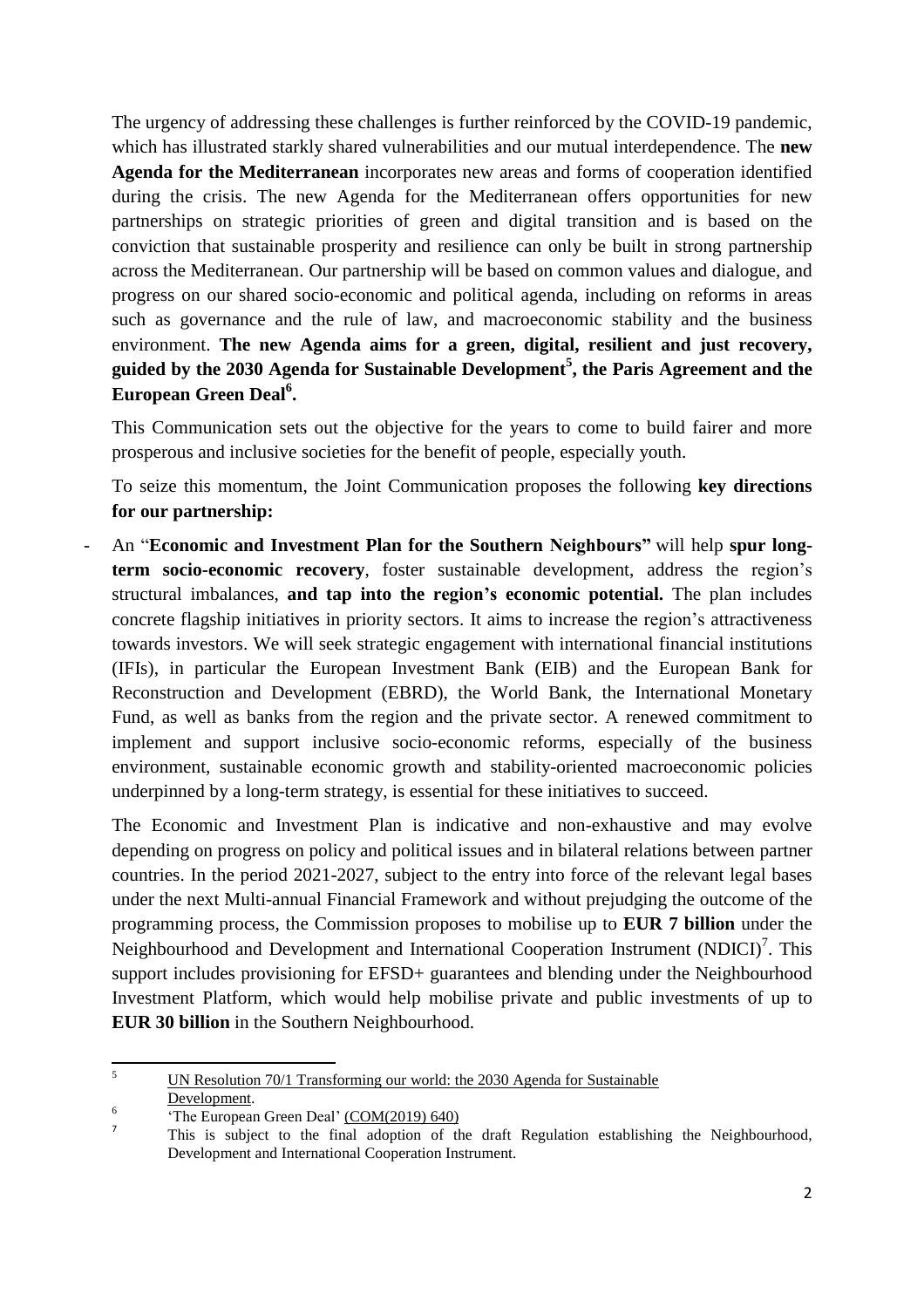- **Joining forces to fight climate change, decrease harmful emissions, use resources sustainably and speed up the green transition**. We need to prepare for long-term scenarios where new forms of low-carbon energy gradually replace fossil fuels. For this purpose, the Commission will propose to partner countries comprehensive initiatives promoting climate neutral, low carbon and renewable energy, building on key elements of the European Green Deal such as the Hydrogen Strategy<sup>8</sup>. Fostering investments, in energy efficiency, renewable energy and a new focus on clean hydrogen production, including through adequate regulatory and financial incentives, and the regional integration of electricity markets and networks will be priorities. This will contribute to preserving our Mediterranean common goods to the benefit of all. We will also help our partners increase their resilience to climate change by reinforcing our action on adaptation in particular in key vulnerable sectors such as agriculture and water.
- **A renewed commitment to the rule of law**, **human and fundamental rights, equality, democracy and good governance** as the bedrock for stable fair, inclusive and prosperous societies, with respect for diversity and tolerance. Respect for human rights, including social and labour rights, gender equality and rights of the child, builds citizen's trust. The rule of law and strong institutions that protect rights and fight inequalities, serve human and economic development by contributing to a safe and predictable business environment, help attract foreign direct investment, increase economic resilience and combat poverty and inequalities. Democratic governance and the systems of a responsive state, accountable institutions and the fight against corruption further underpin this commitment. Combatting manifestations of intolerance, racism, homophobia, anti-Semitism, anti-Muslim hatred and other forms of xenophobia as well as protecting minorities must remain a shared priority across the region. Special attention will be given to the promotion of the role of women in society and the economy.
- **Jointly addressing the challenges of forced displacement and irregular migration and seizing the benefits of legal migration efficiently and effectively, through comprehensive tailor-made and mutually beneficial partnerships, protecting migrants and refugees' rights, in line with the European New Pact on migration and asylum<sup>9</sup> .** This is crucial for Europe and the Southern Mediterranean, where migration flows are affecting both hosting societies and transit countries. The increased opportunities and jobs that will be generated by the Economic and Investment Plan, especially for women and young people, will contribute to reducing factors that lead to irregular migration. Acting together as partners is key.
- **A renewed commitment to unity and solidarity between EU Member States, as well as a mutual and shared commitment and joint actions with partners in the Southern Neighbourhood**, is a precondition for the effective implementation of the Agenda for the Mediterranean. This holds true for efforts to resolve conflicts and address shared security concerns, as well as for economic and sectoral cooperation. The full engagement of EU Member States is especially important. Their diplomatic networks, long-standing security and

 8 'A hydrogen strategy for a climate-neutral Europe' (COM (2020) 301).

<sup>9</sup> 'A New Pact on Migration and Asylum' [COM\(2020\)](https://eur-lex.europa.eu/legal-content/EN/TXT/?qid=1601287338054&uri=COM:2020:609:FIN) 609.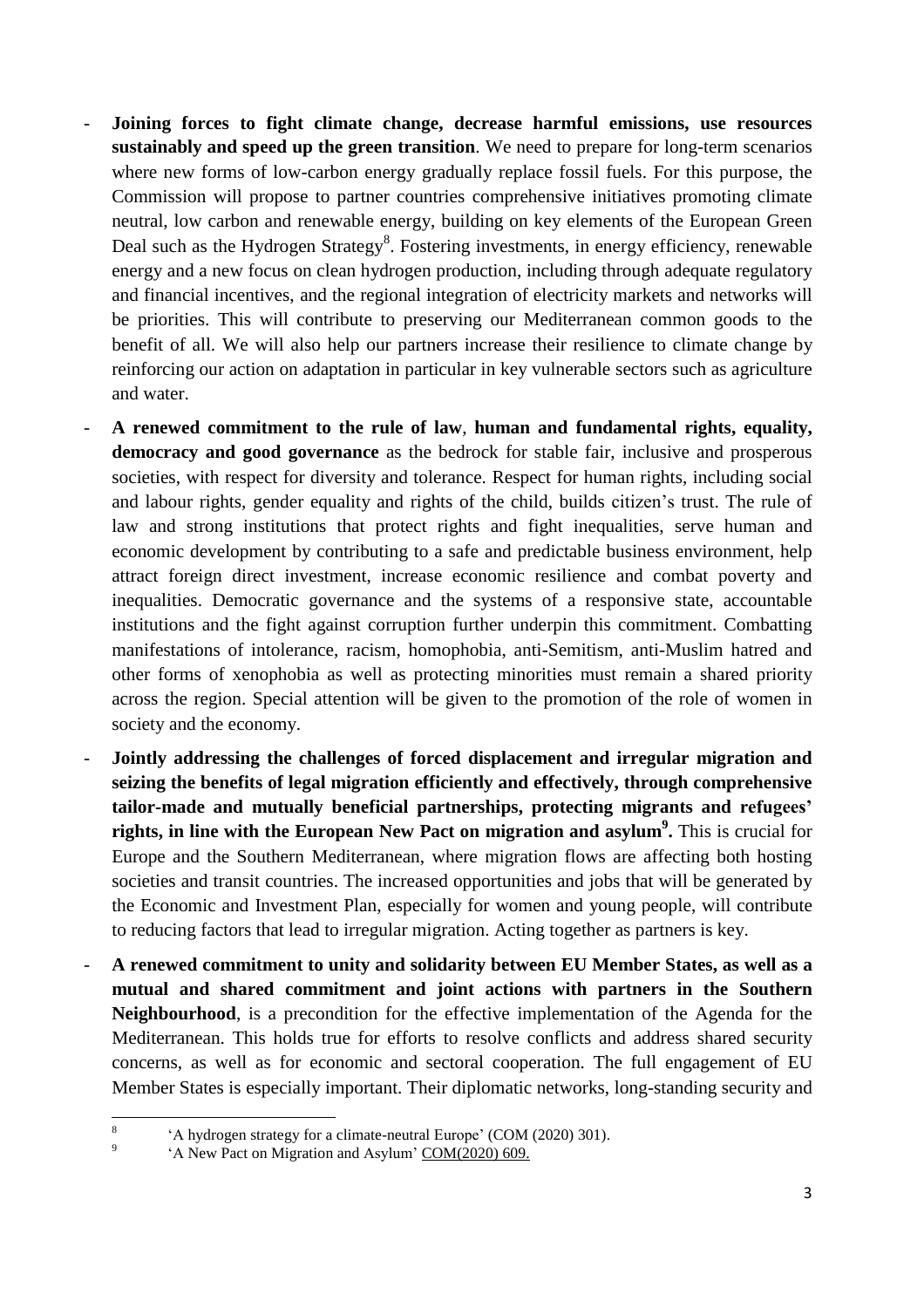development cooperation, and their capacity to mobilise the private sector, will be indispensable in reaching the ambitious objectives set out in this Communication. To build such a unified effort, we propose to strengthen significantly the political and policy dialogue across the Mediterranean. Efforts will continue to enhance regional cooperation, with the Union for the Mediterranean (UfM) as a focal point, and support sub-regional and interregional cooperation, notably with African partners<sup>10</sup>. The EU will also be ready to explore further regional, sub-regional or **trilateral cooperation and joint initiatives between partner countries across the board**, including in light of the **recent normalisation of relations between Israel and a number of Arab countries**.

The renewed partnership for the Mediterranean and the accompanying Economic and Investment Plan will allow the EU and its Southern Neighbourhood partners to address the many challenges facing our joint region today.

The new Agenda for the Mediterranean proposes a range of actions along the following key policy areas:

- 1) Human development, good governance and the rule of law
- 2) Strengthen resilience, build prosperity and seize the digital transition
- 3) Peace and security
- 4) Migration and mobility
- 5) Green transition: climate resilience, energy, and environment

### **1. Human development, good governance and the rule of law**

#### *Human Development*

**A human development approach is a key element of our Agenda**. This approach aims to improve people's quality of life beyond the economic dimension, upholding their freedoms and rights, providing them with opportunities, and fostering resilient, fair, inclusive and empowered societies.

### *Health*

**Health is the first and foremost condition for decent life. The COVID-19 pandemic has raised challenges to health security and healthcare systems and impacted deeply economies and whole societies**. The EU and our partners will need to draw the lessons from the COVID-19 crisis to **strengthen health systems and social protection systems, preparedness and response capacities**. The EU has and will continue to provide swift and substantial support to alleviate the disproportionate burden of the crisis on the most vulnerable and those at-risk, including youth and women<sup>11</sup>. Vaccines are a global common **good and vaccination is what will help to put an end to the pandemic worldwide.** The EU will maintain its support to the COVAX Facility, including the establishment of a

 $10<sup>1</sup>$ In the spirit of the "whole of Africa" approach and in line with Joint Communication 'Towards a comprehensive Strategy with Africa' [\(JOIN\(2020\)](https://eur-lex.europa.eu/legal-content/EN/TXT/?uri=CELEX%3A52020JC0004) 4)

<sup>&</sup>lt;sup>11</sup> A support package of over EUR 2.3 billion for the Southern Neighbourhood was mobilised under the EU budget in the aftermath of the COVID-19 outbreak.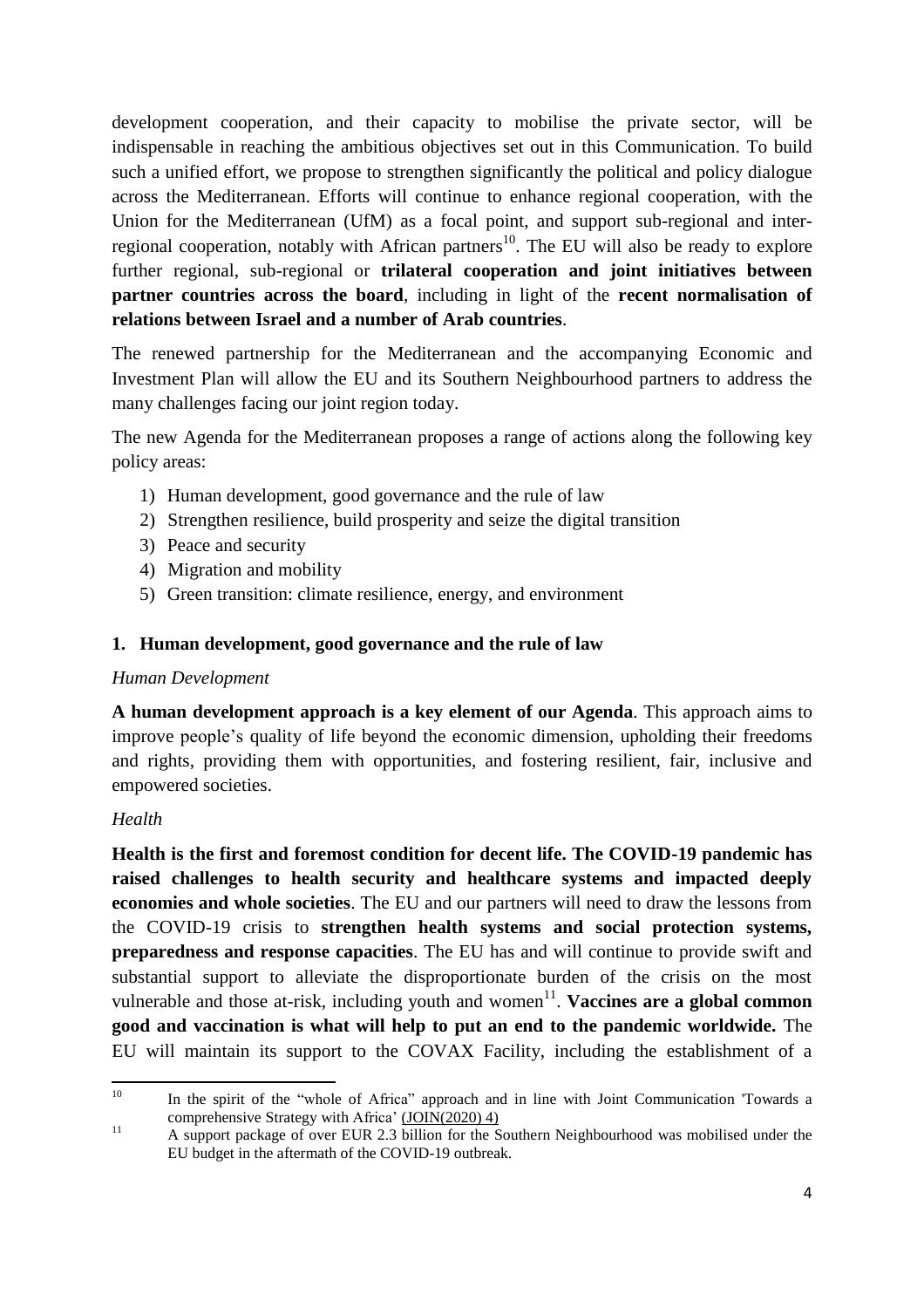humanitarian buffer of about 100 million doses. In a Team Europe spirit, the EU has so far mobilised EUR 853 million in support of COVAX, and remains committed to COVAX as the global initiative to ensure equitable and fair access to safe and effective vaccines for Low and Middle Income Countries. Moreover, building on the experience of the EU's Vaccine Strategy, the Commission is ready to set up an EU vaccine sharing mechanism. This would ensure the sharing of access to some of the 2.3 billion doses secured by the EU with special attention given to the Southern Neighbourhood, alongside the Western Balkans, our Eastern Neighbourhood and Africa. This could primarily benefit health workers, as well as humanitarian needs. This work needs to be undertaken on the basis of "zero waste", requiring recipient countries to be sufficiently prepared.

#### *Empowered youth*

Investing in young people and children should be at the heart of our cooperation. Empowerment, participation and involvement of young people as agents of change is key to achieving the priorities of the Agenda 2030. We propose to (i) support the mainstreaming of youth in national policies, (ii) help our partners improve their education systems governance and (iii) give priority to addressing structural causes of school dropouts; young people not in education, employment or training; skills mismatches, lack of opportunities, youth unemployment; and brain drain. Effective coordination and partnerships across policy fields, including with youth organisations, are crucial in terms of boosting quality employment as well as education and training opportunities. We need to work together to increase people-topeople contacts as a successful cooperation area with tangible results and benefits for all. Opening up and facilitating access to EU programmes for our Southern Partners, as well as to relevant European networks will be crucial. In this context, the Southern Mediterranean will remain a priority region under the Erasmus+ programme. Over the 2021-2027 period under Erasmus+, young people will benefit from new capacity building opportunities in the fields of **vocational education and training, sport and digital education and youth**. The EU will aim to better spread the benefits of Erasmus + across the region and increase the uptake of the Creative Europe programme to make the most of the creativity of the region`s young people. Child protection programmes and psychosocial support for children affected and displaced by conflict need to be improved with particular focus on access to education and healthcare.

#### *Good governance and the rule of law*

**Good governance and the respect for human rights, fundamental freedoms, democratic institutions and the rule of law** are founding principles of the EU, integral to our partnership since the Barcelona Declaration, and part of our joint commitments. Furthermore, good governance, the rule of law and human rights, including social and labour rights, social dialogue and equal access to justice, foster peace, inclusive prosperity and stability. These are the foundations for decent jobs, fair and inclusive growth, and building long-term sustainability and investment.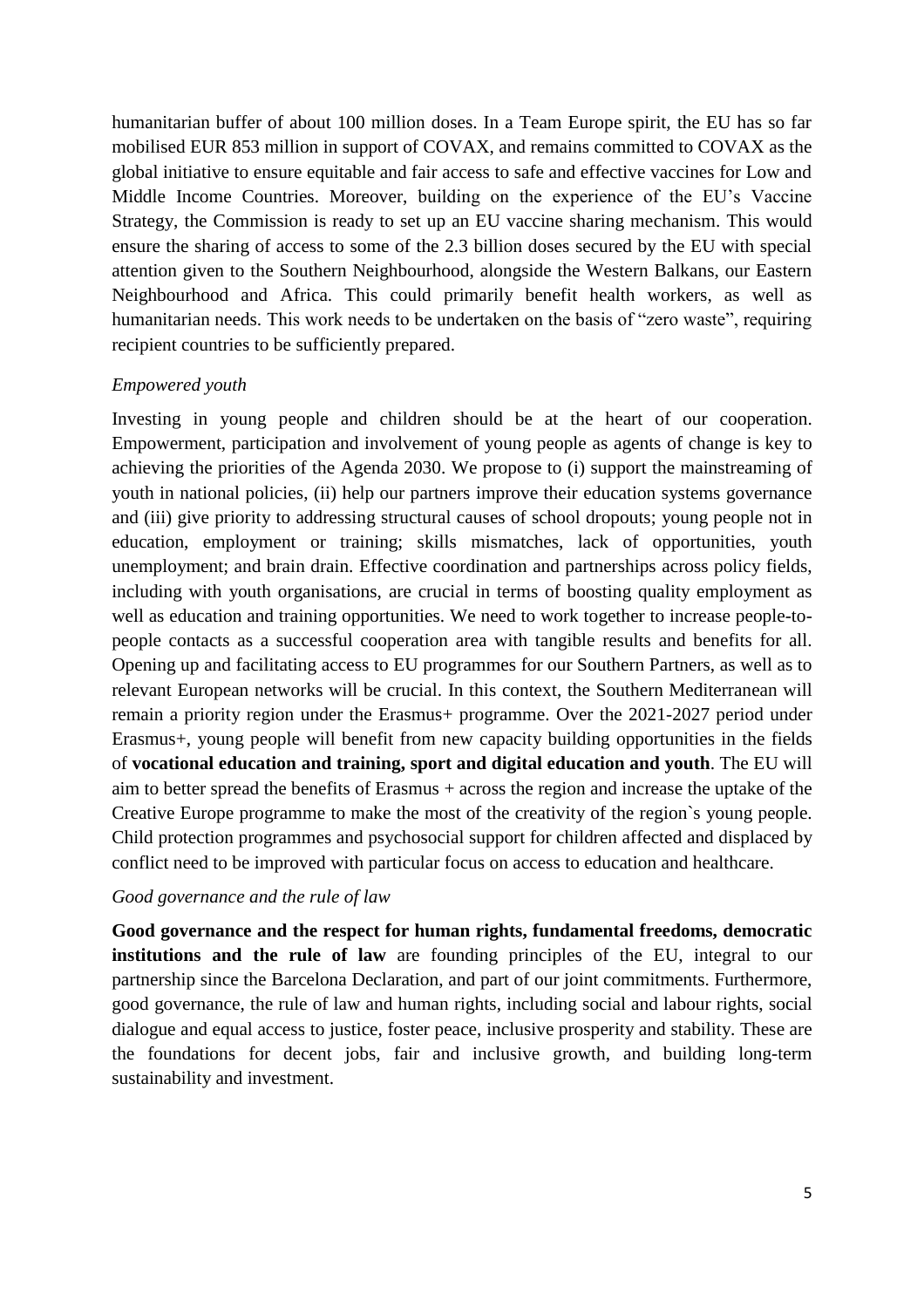In line with the "EU Action Plan on Human Rights and Democracy for 2020-2024"<sup>12</sup>, the EU will step up its engagement with partners to promote the respect for human rights, the rule of law and democratic values. The independence and accountability of the judiciary and prosecution are essential for state institutions to abide by the law, for citizens to be able to exercise their rights, and for the fight against human rights violations, corruption or organised crime. Sustainable structural reforms of civil and judicial administrations will reduce inequality and promote economic growth. A human and user-centric approach to the digitalisation of systems and services will increase state efficiency and build trust in institutions. Democratic principles should rule the governance of the internet and the functioning of social media. The EU will continue to engage with partner countries to ensure a high level of protection of the fundamental rights to **privacy and data protection** and promote further convergence with EU and international data protection standards, facilitating commercial exchanges and law enforcement cooperation.

The incentive-based approach<sup>13</sup> set out in NDICI for the Neighbourhood region will provide additional financial support to those countries, which show strong ambition in implementing inter alia, governance and rule of law reforms. The level of support will be adjusted to each partner's respect for commitments and their level of implementation as regards shared values and reform progress, in particular on governance and the rule of law.

In order to protect the EU's financial interests, it is imperative that the Southern partners ensure that fraud, corruption, money laundering, and misappropriation are addressed with effective, dissuasive and proportionate criminal sanctions as well as through effective and efficient cooperation with the European Anti-Fraud Office. Southern partners that are parties to international agreements on mutual legal assistance should accept the European Public Prosecutor's Office (EPPO) as a competent authority of the EU Member States participating in the EPPO for the implementation of those agreements $^{14}$ .

The EU will promote a rule of law culture through close involvement of civil society and the business community. Civil society organisations and social partners' organisations remain key interlocutors in shaping and monitoring EU cooperation. The EU will continue to support concrete initiatives to reinforce civil society organisations and human rights defenders. Gender equality is not only a universally recognised human right but also an imperative to well-being, economic growth, prosperity, good governance, peace and security; it is a field in which we need to step up our efforts, including via mainstreaming gender across cooperation programmes and target actions, in line with the EU's third gender action plan  $(GAP)^{15}$ . We will promote initiatives to protect women's rights and their socio-economic, civic, and political participation.

 $12$ <sup>12</sup>  $E$ <sup>12</sup> **EU** Action Plan on Human Rights and Democracy 2020-2024' (JOIN [\(2020\)5\).](https://eur-lex.europa.eu/legal-content/EN/TXT/?uri=CELEX%3A52020JC0005)

 $13$  NDICI Regulation, Article 17.

<sup>14</sup> Cooperation between the EPPO and Southern partners should also be facilitated by the conclusion of working arrangements.

<sup>&</sup>lt;sup>15</sup> 'EU Gender Action Plan III' (JOIN  $(2020)17$ ).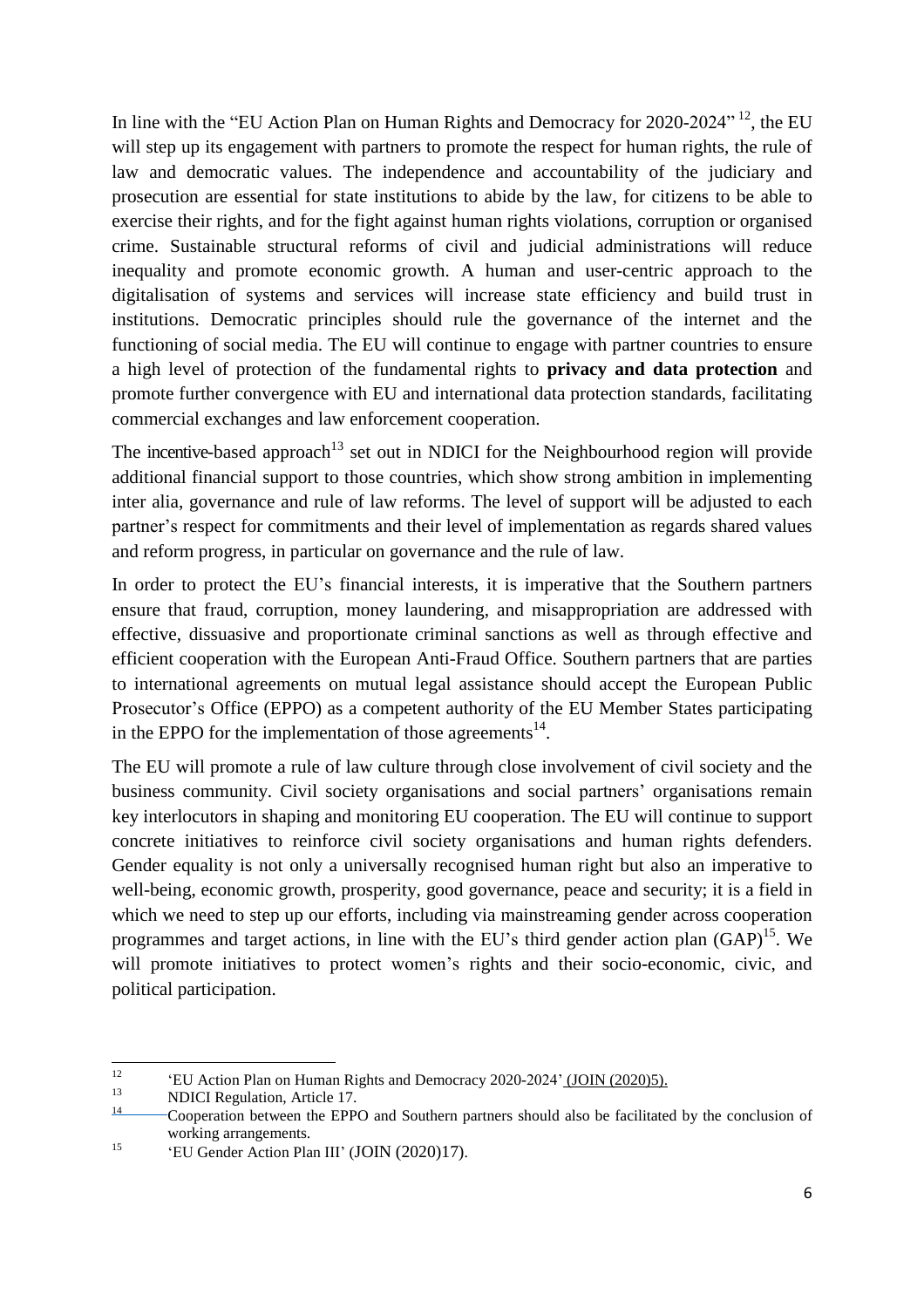In line with UN Conventions on the Rights of Persons with Disabilities (UNCRPD), the EU will continue to work with our partners to ensure the full enjoyment of the rights of persons with disabilities.

# **Action points: Promote human rights, the rule of law, democracy and good governance, gender equality and equal opportunities for all and support to civil society**

- Further developing relevant legislative and institutional reforms in the human rights and good governance areas.
- Promoting modern, efficient and accountable public institutions and policies, including electoral observation and assistance as well as independent justice systems that deliver for all people, protect the rights of suspects, support victims of crime and promote improved detention conditions.
- Supporting steps to combat all forms of discrimination<sup>16</sup>
- Promoting international social and labour rights, as well as international labour standards as classified by the International Labour Organization (ILO)
- Supporting the economic empowerment of women and youth (including children), encouraging their active involvement in decision-making.
- Promoting steps to eliminate violence against women and girls, including conflict-related sexual and gender-based violence
- Providing capacity building for civil society organisations (CSOs), including support for the digital and green transition
- Supporting the development of modern data protection frameworks based on horizontal rules enforced by strong and independent supervisory authorities. Promoting the ratification and implementation of the relevant international conventions

# **Action points: Enhance human development, health and cooperation on youth, education, skills and culture**

- Supporting health systems preparedness and response capacities to pandemics
- Participation in EU programmes like: Erasmus+, Marie Skłodowska-Curie Actions under Horizon Europe, Creative Europe Programme, as well as in relevant European networks
- Cooperation and experience sharing in accompanying innovation efforts and support to the development of smart specialisation strategies
- Cooperating on digital education under the 2021-2027 digital education action plan
- Cooperating on Platforms of Centres of Vocational Excellence (CoVE) including through the ETF Network of Excellence, to create local "skills ecosystems" and enhance reskilling.
- Cooperating in the anticipation of skills needs and in the design and development of skills and strategies in a lifelong learning perspective, with the support of the European Training Foundation for vocational education and training (VET), skills and capacity

 $16\,$ <sup>16</sup> Including on grounds of sex, racial or ethnic origin, religion or belief, disability, age or sexual orientation.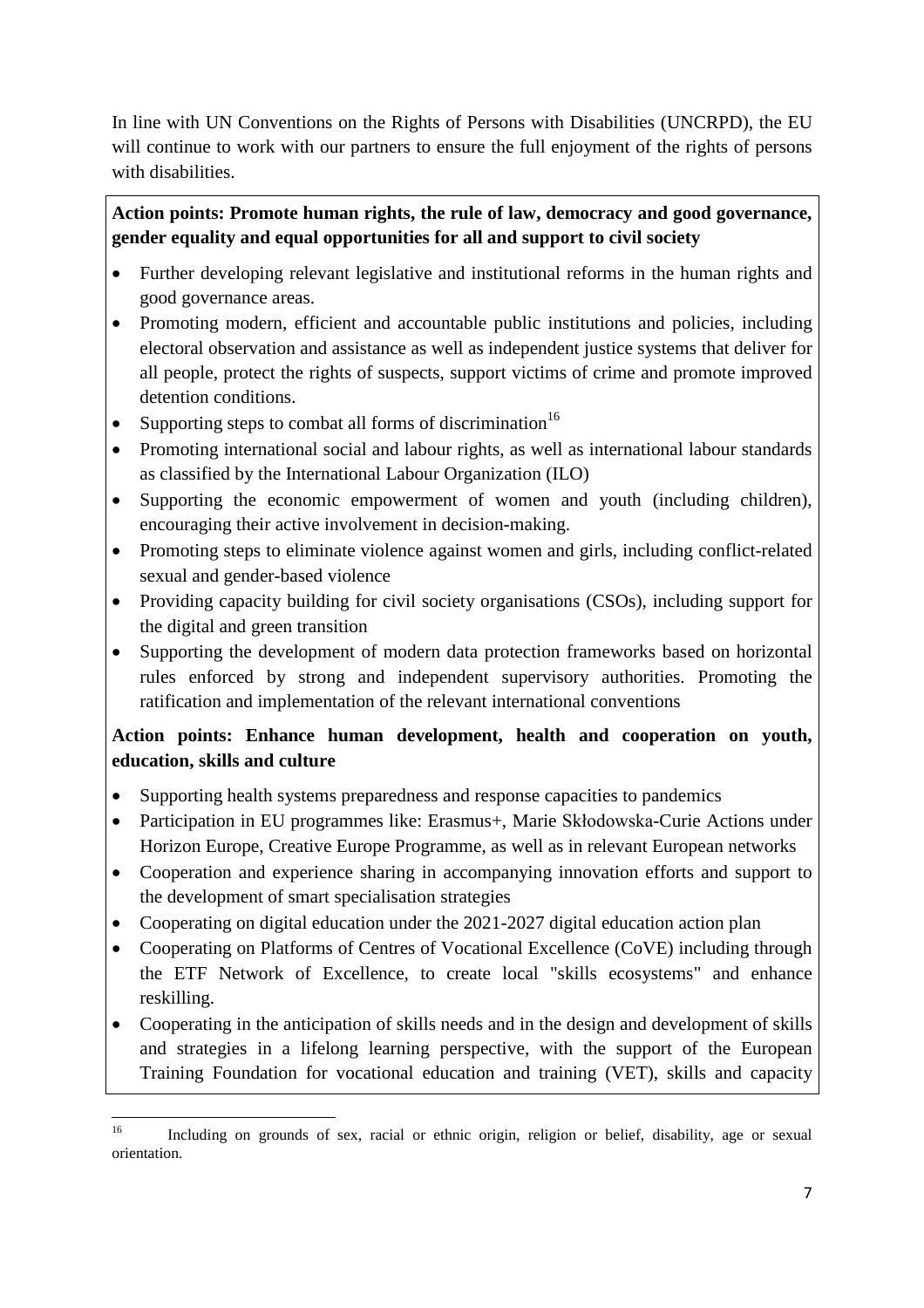development, including skilling for green jobs and green economy

- Supporting integrated approaches and the capacities of relevant ministries (education, employment, health, culture and social protection) to improve the access and quality of services to young people and people not in education, employment or training (NEETs)
- Scaling up initiatives inspired by the EU Youth Guarantee scheme

### **2. Strengthen resilience, build prosperity and seize the digital transition**

The COVID-19 pandemic has affected all economies around the Mediterranean, exacerbating structural economic imbalances<sup>17</sup> and highlighting the need for inclusive, resilient, sustainable, and connected economies. Efforts should leave no one behind and enable countries to seize trends including the twin green and digital transition, which could be accelerators of sustainable growth.

### *Resilient economies*

**Strengthening socio-economic resilience should remain a key cooperation priority**. This implies that we build economic buffers against future shocks and address balance of payment challenges, including unsustainable debt dynamics. Macro-financial assistance, based on the fulfilment of specific conditions, and targeted assistance, mainly through budget support  $^{18}$ , for the implementation of public financial management and domestic revenue mobilisation strategies, will contribute to efforts to increase fiscal space<sup>19</sup> and fiscal justice.

A stronger use of the euro in the region would reinforce links with the EU and facilitate economic and financial stability. It would ensure better correlation between the region's main trade and investment partners and diversification in the currency mix used for payments, trade and risk management.

A **renewed commitment to improving the business climate<sup>20</sup> will be essential in order to build the trust of local and international private sector operators, attract investors and increase trade**. Taking into account countries' political economy dynamics, we should agree on priority areas where well-designed, measurable, and implementable reforms should be enacted. These priorities should be agreed in the Partnership Priorities or equivalent policy documents. The EU in cooperation with Member States will provide support based on

<sup>17</sup> <sup>17</sup> Containment measures limiting transportation and economic activity have had wide reverberations and widened inequalities, especially for the young and the most vulnerable, with unemployment on the rise, and growth, trade flows, Foreign Direct Investment (FDI), and remittances going down. The cost of the pandemic on public finances has undermined fiscal consolidation efforts and put stress on social protection systems.

<sup>&</sup>lt;sup>18</sup> Southern Neighbourhood accounts for close to 25% of the present EU budget support portfolio globally.

<sup>19</sup> Commonly defined as the budgetary room that allows a government to provide resources for public purposes without undermining fiscal sustainability.

<sup>&</sup>lt;sup>20</sup> According to the <u>World Bank 2019 Doing [Business](https://www.doingbusiness.org/content/dam/doingBusiness/media/Annual-Reports/English/DB2019-report_web-version.pdf) report</u>, the regional average in the Middle East and North Africa region is 58.30 out of 100 (Rank 112).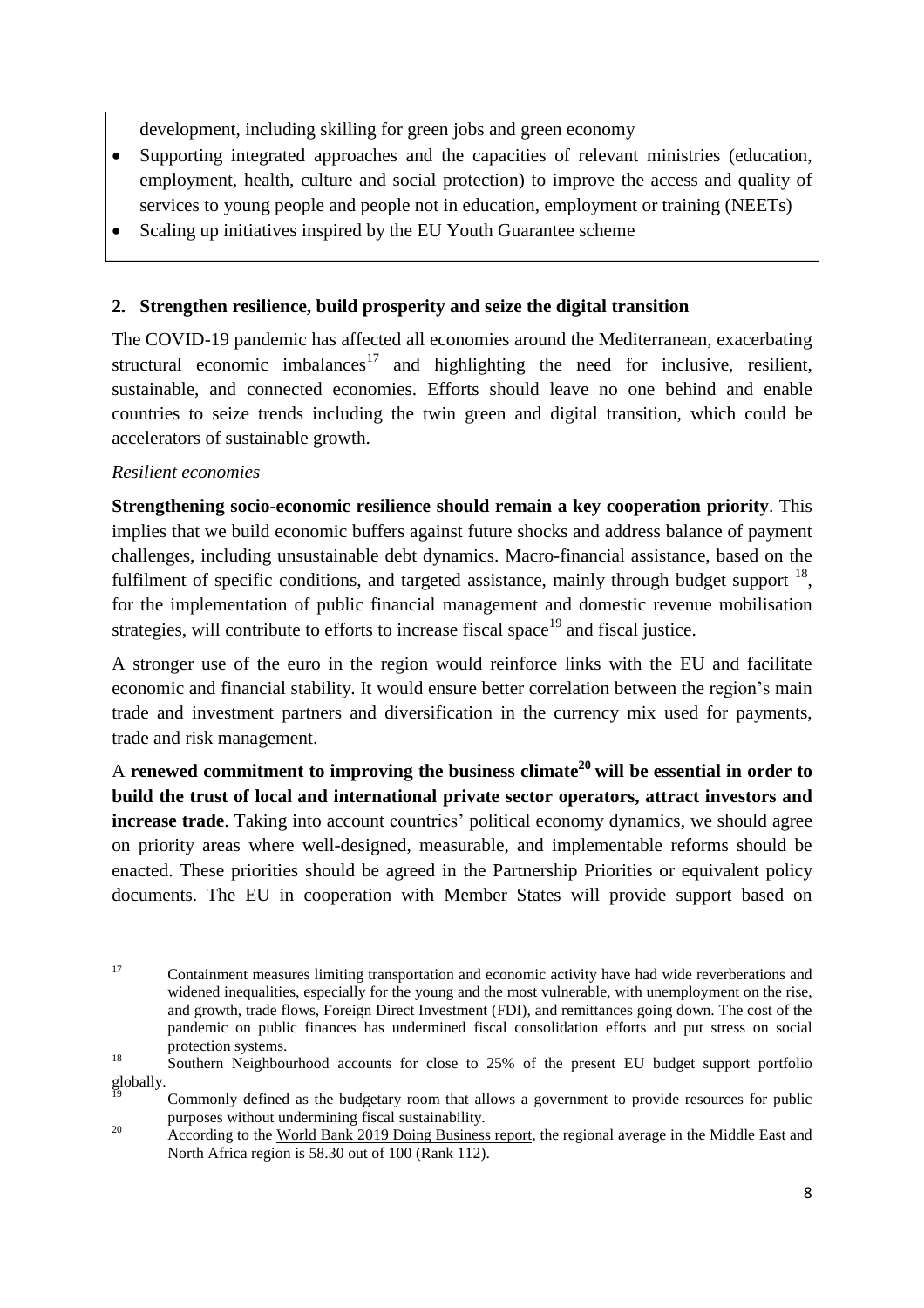partners' commitment to the coherent and effective implementation of economic and governance reforms in these areas.

Initiatives to **foster socio-economic sustainability at the local level could also contribute to strengthening national systems.** Our enhanced policy dialogue<sup>21</sup> should also encourage the deepening of public-private dialogues.

#### *Sustainable economies*

**Economic diversification is important, especially for countries that rely heavily on sectors prone to economic shocks**. The EU and its partners will work together to benefit from the growth in the green and digital economies, in line with the objectives set by the UfM sectoral dialogues. The blue economy's potential<sup>22</sup> should also be integrated coherently in economic development planning, alongside the social economy. Thanks to its business models that put people and the planet at their core, the social economy holds potential to address many societal challenges and increases our society's resilience in times of crises.

Furthermore, the **focus on open strategic autonomy and the restructuring of global value chains in the wake of the pandemic** has the potential to create new opportunities for further integrating industrial supply chains between the EU and its Southern Neighbours. The ecosystems approach<sup>23</sup>, developed in the Commission's Industrial Strategy<sup>24</sup>, could also contribute to diversification efforts and to the development of win-win initiatives in the areas of market integration, regulatory convergence and financial inclusion. Industrial clusters within the Southern Neighbourhood could help economic development by connecting businesses to global and regional value chains, reducing the isolation of SMEs, promoting innovation, and generating more trade and investment.

**Support to the private sector, especially SMEs, will also have a fundamental role to play**<sup>25</sup> . The EU and its partners should work together to support entrepreneurship and its ecosystems, including social and cooperative entrepreneurship, and start-ups from idea generation to maturity. The potential of diasporas should be used more actively in order to transfer competencies, knowhow and technologies and contribute to the creation of business links between the EU and Southern partners.

The funding gap for SMEs in the region constitutes a real brake on their development. On access-to-finance, which should also include refugees, we intend to work with IFIs to develop a comprehensive approach to financial inclusion, including micro-finance, and social

 $21$ <sup>21</sup> Policy dialogue on the reforms supported through Sector Reform Performance Contracts will allow mitigating risks inherent to EU financial support and seek synergies with complementary instruments such as blending and investments.

<sup>&</sup>lt;sup>22</sup> The efforts would take stock of the UfM Ministerial declaration on Sustainable Blue Economy (2 February 2021) and of the work implemented in the framework of the EU Initiative for the sustainable development of the blue economy in the Western Mediterranean region (WESTMed Initiative) <https://ufmsecretariat.org/wp-content/uploads/2021/02/Declaration-UfM-Blue-Economy-EN-1.pdf>

<sup>&</sup>lt;sup>23</sup><br>These ecosystems encompass all players operating in a value chain: from the smallest start-ups to the largest companies, from academia to research, service providers to suppliers.

<sup>&</sup>lt;sup>24</sup><br>A New Industrial Strategy for Europe' <u>[\(COM\(2020\)](https://eur-lex.europa.eu/legal-content/EN/TXT/?uri=CELEX:52020DC0102) 102).</u><br> $^{25}$ 

SMEs in the region contribute to over 2/3 of total formal employment.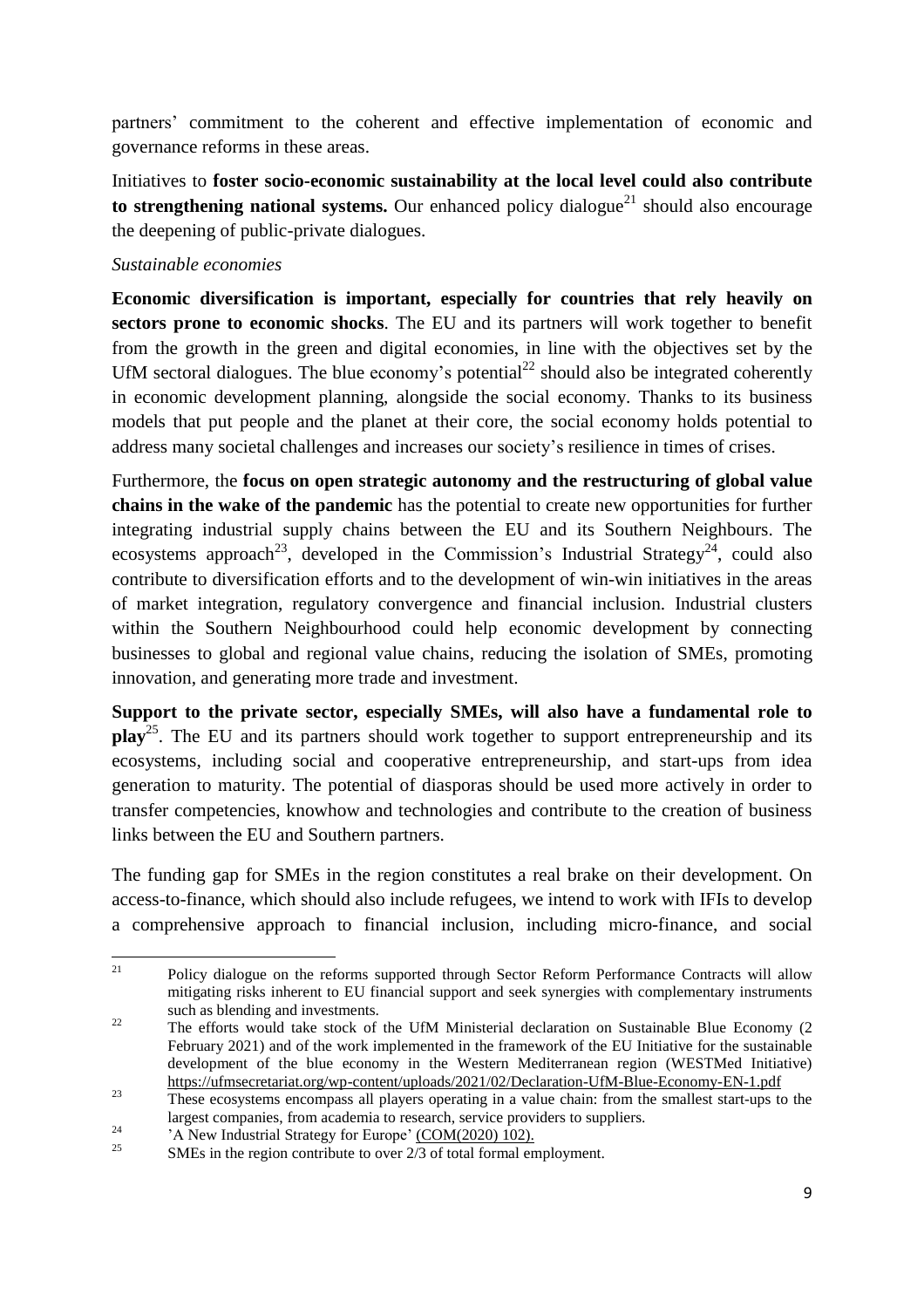enterprise finance, and on the use of new financial instruments, including venture capital, business angels and impact finance.

Research and innovation has unparalleled benefits for the achievement of any forwardlooking policy objective. Enhanced research and innovation, including association to the Framework Programme Horizon Europe<sup>26</sup>, leads to more resilient and inclusive growth, as well as the creation of sustainable employment opportunities. Successful cooperation on the human dimension of connectivity, including innovation and science will be stepped up with a view to creating a knowledge society and economy.

### *Connected economies*

## **The Mediterranean region has the human capital to take advantage of the digital transformation and become a competitor in the global digital economy**.

In order to support digital transformation efforts we propose to structure our work together around four pillars: (i) governance, policy and regulatory frameworks; (ii) developing infrastructure and supporting universal access to enhanced, affordable and secure networks; (iii) digital literacy, skills, and entrepreneurship; and iv) digital services. The objective is to boost innovative digital transformation through encouraging the deployment of platforms and policies including e-government, eHealth, e-commerce, digital access to culture and cultural heritage, and digital skills in education, while ensuring a user-centric and the ethical use of technologies in line with the EU Charter of Fundamental Rights. We also propose to create better digital connections across the Mediterranean and contribute to economic integration.

Trade and investment are essential to unlock the region's potential. To increase competitiveness, we propose to prioritise the reduction of non-tariff barriers and the reduction of trading costs. Focus should be placed on the full implementation and compliance with existing multilateral, regional and bilateral agreements, in order to support trade, build investors' trust and avoid the resurgence of protectionism and trade restrictions. Building on the existing network of Association Agreements and the Deep and Comprehensive Free Trade Area (DCFTA) negotiations underway with Morocco and Tunisia, we also propose to launch dialogues to identify partners' interest in modernising their trade and investment relations with the EU, in areas including investment facilitation, sustainable development, services, and when relevant agriculture to better adapt them to today's challenges.

Taking advantage of **opportunities at the sub-regional, regional and continental levels** can also contribute to economic diversification and deepen integration. The endorsement by all the Southern Mediterranean countries of the review of the Pan-Euro-Mediterranean Convention on Rules of Origin should be promoted. Synergies with Sub-Saharan Africa will be explored actively, especially in the context of the African Continental Free Trade Area (AfCFTA) and the creation of a Single African Air Transport Market (SAATM), with a view to facilitating the emergence of targeted continental value chains and supporting sustainable investment.

<sup>26</sup> <sup>26</sup> Horizon Europe will continue to support international collaboration between researchers and businesses in the EU and the rest of the world, including in the framework of science diplomacy.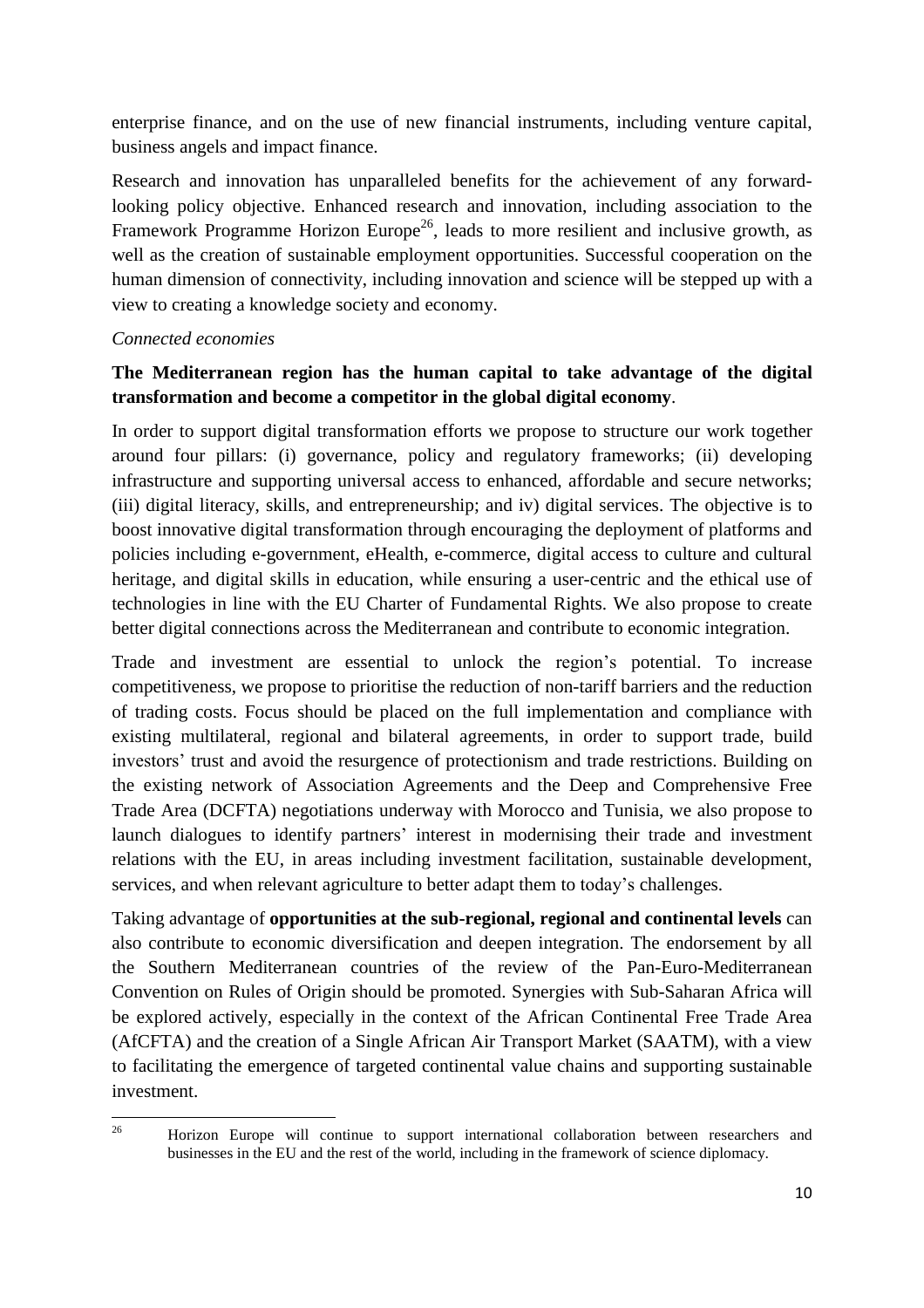Transport is a key component of policies and instruments supporting the development of the Southern Mediterranean, as highlighted by the Sustainable and Smart Mobility Strategy<sup>27</sup>. We should seize the opportunity to **link transport infrastructure through interoperability of rules and standards**. Priority will be given to the swift development of the Trans-Mediterranean Transport Network and to the transport policy reforms objectives identified jointly under the Regional Transport Action Plan (RTAP) and supported by the ongoing technical cooperation. Logistics, covering both regional infrastructure and links with customs cooperation, will feature in our aid-for-trade initiatives. Space cooperation will continue to play a supportive role, notably through joint actions for the uptake of Galileo free and open services and through the extension of the European Geostationary Navigation Overlay Service (EGNOS).

### *Inclusive economies*

Under the new Agenda for the Mediterranean we propose to work together to support systems and recovery strategies in line with the objectives set by the UfM sectoral Dialogue on Employment and Labour<sup>28</sup> that (i) foster equality of opportunities and outcomes, and (ii) prioritise social dialogue, social protection and inclusion in order to address social and territorial inequalities.

Enormous positive returns could be brought by creating prospects for young people in their country by preventing brain drain and creating decent employment for all<sup>29</sup>, and by increasing women's labour market participation and their economic empowerment. This should be placed at the centre of the design and implementation of socio-economic reforms and investment initiatives. Moreover, we should focus on the impact of the informal economy<sup>30</sup> on people's welfare and partners' public finances and support skills policies for all, also in view of supporting formalisation.

## **Action points: Support to inclusive, resilient, sustainable, and connected economies**

- Co-financing sustainable investments funded by partners' sovereign recovery funds in the context of the EFSD+
- Developing and supporting joint reform matrices focusing on the investment climate and the business environment
- Supporting initiatives to assist partners in attracting and retaining value chain diversification opportunities in selected sectors, aligned with good governance

<sup>27</sup> <sup>27</sup><br>
<sup>28</sup> 'Sustainable and Smart Mobility Strategy' [\(COM\(2020\)](https://eur-lex.europa.eu/legal-content/EN/TXT/?uri=COM:2020:789:FIN) 789).<br>
Ministerial Declaration of the UfM Employment and Labour

 $\frac{28}{29}$  Ministerial [Declaration](https://ufmsecretariat.org/wp-content/uploads/2019/04/Ministerial-Declaration-EN-1.pdf) of the UfM Employment and Labour Ministers, Cascais, April 2019.

<sup>29</sup> According to ILO estimates, 17 million full-time jobs were lost in the second quarter of 2020, compared to the final quarter of 2019.

<sup>&</sup>lt;sup>30</sup> The ILO Recommendation n°204 concerning the transition from the informal to the formal economy describes the "informal economy" as referring to all economic activities by workers and economic units that are – in law or in practice – not covered or insufficiently covered by formal arrangements.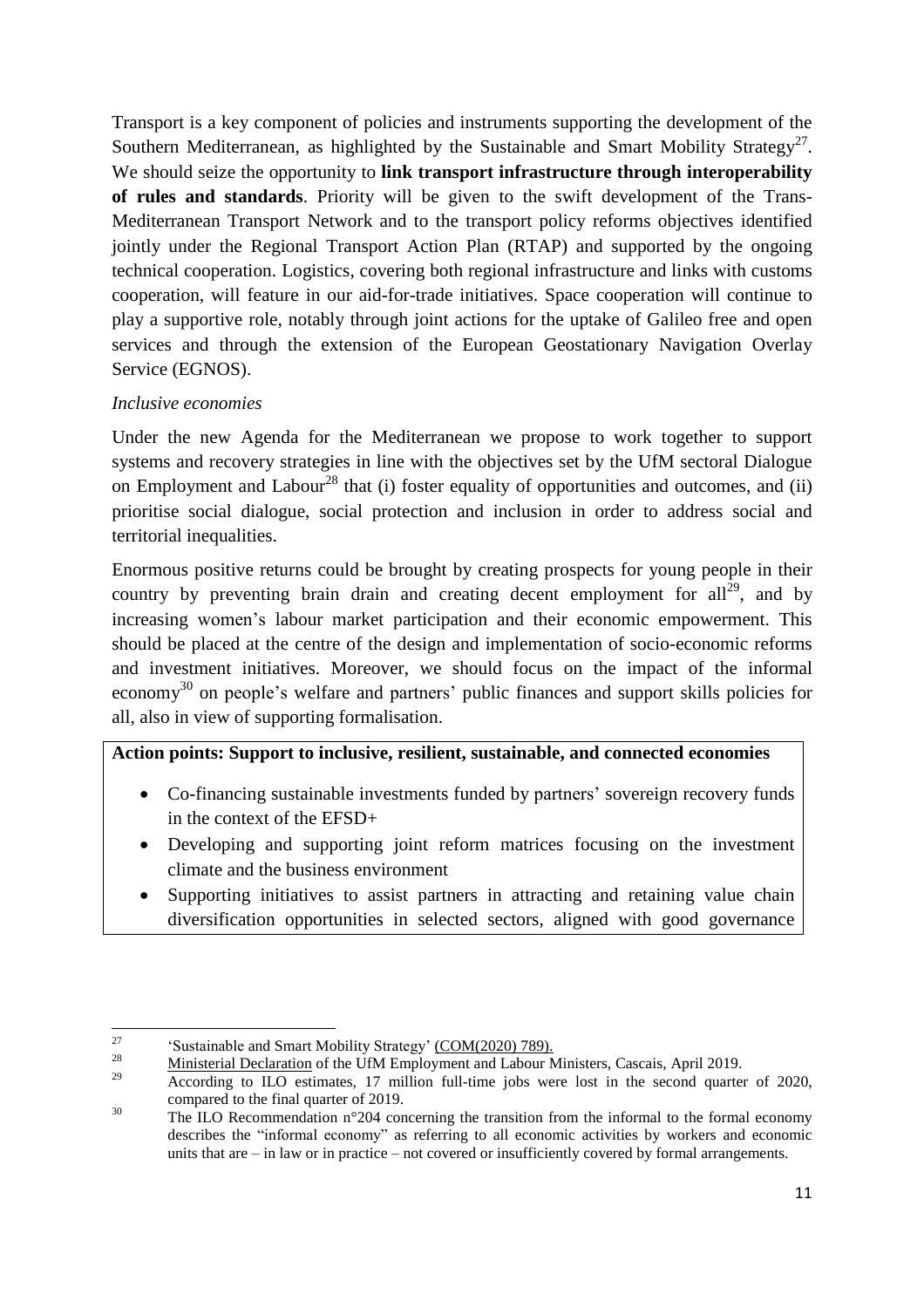principles

- Encouraging partners to join the Addis Tax Initiative<sup>31</sup>
- Stepping up support to the green, blue and social economies through innovative financial vehicles, (including impact finance) and the development of adequate regulatory ecosystems.
- Supporting the implementation of SME policies with the guiding reference of the Small Business Act principles and of the Communication 'An SME Strategy for a sustainable and digital Europe' of March  $2020^{32}$
- Supporting a well-functioning social dialogue, at all pertinent levels.
- Providing technical support to promote financial inclusion, especially on digital payments and digital literacy for SMEs, especially in rural areas
- Participation in the EU Framework Programme HorizonEurope
- Mainstreaming support for the social economy in regional and bilateral programmes, including support for developing adequate legal and policy frameworks, strengthening institutional capacity and enabling mutual learning
- Working to support regulatory convergence in the field of telecommunications, as well electronic identification and trust services, and frameworks for the protection of personal and free flow of non-personal data Modernising the trade and investment relations with partners interested in closer integration with the EU, especially in areas such as investment facilitation, services, sustainable development, and agriculture
- Supporting the region's integration into the AfCFTA in order to stimulate the creation of targeted continental value chains
- Co-financing investments to enhance the availability of ubiquitous and high bandwidth telecommunication infrastructure. Ensuring the take-up of the EU 5G toolbox principles $^{33}$  to ensure network security.
- Stepping up efforts to adopt the indicative maps of the future trans-Mediterranean transport network (TMN-T) that will constitute the external dimension of the trans-European transport network (TEN-T), while already prioritizing projects on this network , and contributing to linking up Sub-Sahara Africa, North Africa and Europe
- Supporting regulatory convergence in all transport areas in coherence with the 2021-2027 regional transport action plan through Euro-Mediterranean transport projects
- Assisting the development of sustainable tourism

 $31$ The Addis Tax [Initiative](https://www.addistaxinitiative.net/about) (ATI) is a multi-stakeholder partnership that aims to enhance domestic revenue mobilisation (DRM) in partner countries.

 $\frac{32}{133}$  . An SME Strategy for a sustainable and digital Europe' [\(COM\(2020\)](https://eur-lex.europa.eu/legal-content/EN/TXT/?uri=CELEX:52020DC0103) 103).

<sup>33</sup> 'Secure 5G deployment in the EU - Implementing the EU toolbox' (COM [\(2020\)](https://ec.europa.eu/newsroom/dae/document.cfm?doc_id=64481) 50) The Communication on the EU 5G toolbox commits the EU to implementing the principles of the toolbox, designed to ensure the secure rollout of broadband infrastructure, not only in the EU but also in all external projects using EU funding, including via IFIs such as the EIB.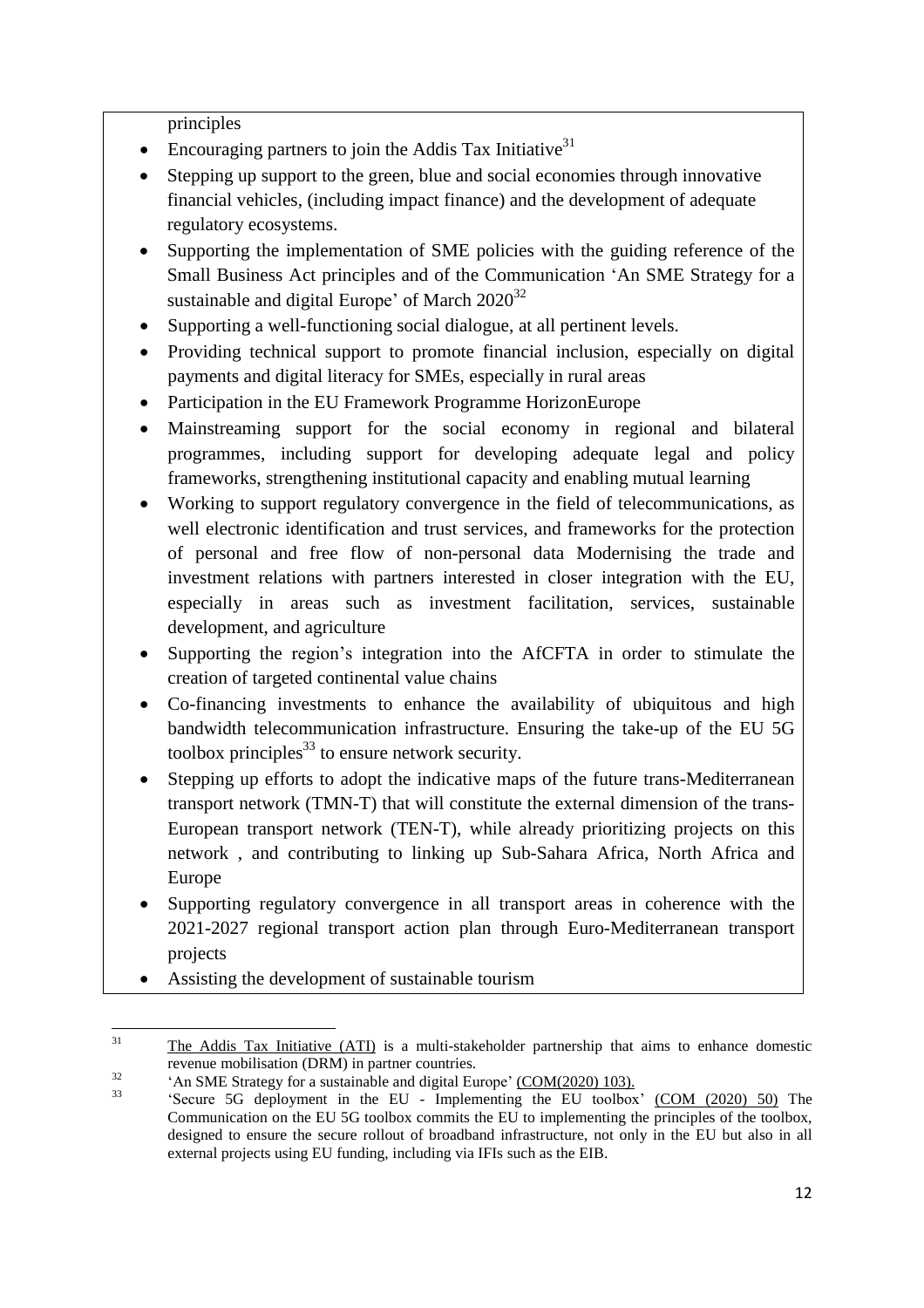#### **3. Peace and security**

The protracted conflicts in the Mediterranean region constitute a key obstacle to political stability and sustainable development. Joint efforts to prevent and resolve conflicts, promote security cooperation, mitigate the consequences of conflicts and address their root causes are paramount priorities in order to protect people and allow them to thrive.

**For its part, the EU is already the main provider of humanitarian and development assistance.** It is able to deploy a wide range of instruments in a triple nexus humanitariandevelopment-peace approach. It is also a **security provider** by deploying Common Security and Defence Policy (CSDP) missions and operations, mediation and stabilisation actions, as well as restrictive measures. The EU has built credibility with a consistent position on the importance of respect for international law. As a trusted partner, the EU is uniquely placed to bring together conflicting parties, international and regional partners as well as relevant stakeholders, such as humanitarian development and peacebuilding actors into dialogue on strategic issues, reduce tensions and contribute to efforts to solve conflicts. Many Southern partners are calling for increased EU engagement and joint efforts to resolve enduring conflicts and address their impact. Experience shows that such a convening and diplomatic role can only be effective when the EU is united and able to act and speak in unison, at the bilateral and multilateral levels. The engagement of EU Member States, including at the highest level, is therefore key, as is an upgraded and intensified political dialogue across the Mediterranean to build trust, reduce tensions and help solve conflicts.

On this basis, the EU and its Member States and partners should renew efforts to reach a settlement in the Middle East Peace Process (MEPP). In this regard, the EU will seek to encourage and build upon the recent establishment of diplomatic relations between Israel and a number of Arab countries, with a view to enhancing the prospects for a negotiated two-state solution based on the internationally agreed parameters as well as regional peace and security. The EU, as convenor of the Syria conferences, and southern partners should step up efforts to resolve the devastating and now decade-long conflict in Syria in support of UN-led efforts. They should also continue to support Lebanon's own efforts to resolve its domestic economic, social and political crisis. The EU and its partners should cooperate more closely in addressing peace, stability and development challenges in the Sahel region. The EU and its southern neighbours should also intensify their support for efforts to reach a solution to the issue of the Western Sahara within the UN-led process. Finding a sustainable and inclusive political solution to the long-lasting crisis in Libya is also a priority. The EU will continue to be actively engaged within the framework of and in support of the UN-led Berlin process, including at operational level through Operation IRINI and other contributions. It will explore possible additional support to the implementation of the ceasefire, and support the country's constitutional and electoral process and long-term stabilisation. In seeking solutions to the crises in the region, the EU will continue to support United Nations (UN) efforts and engage with regional actors and organisations, notably the League of Arab States (LAS), the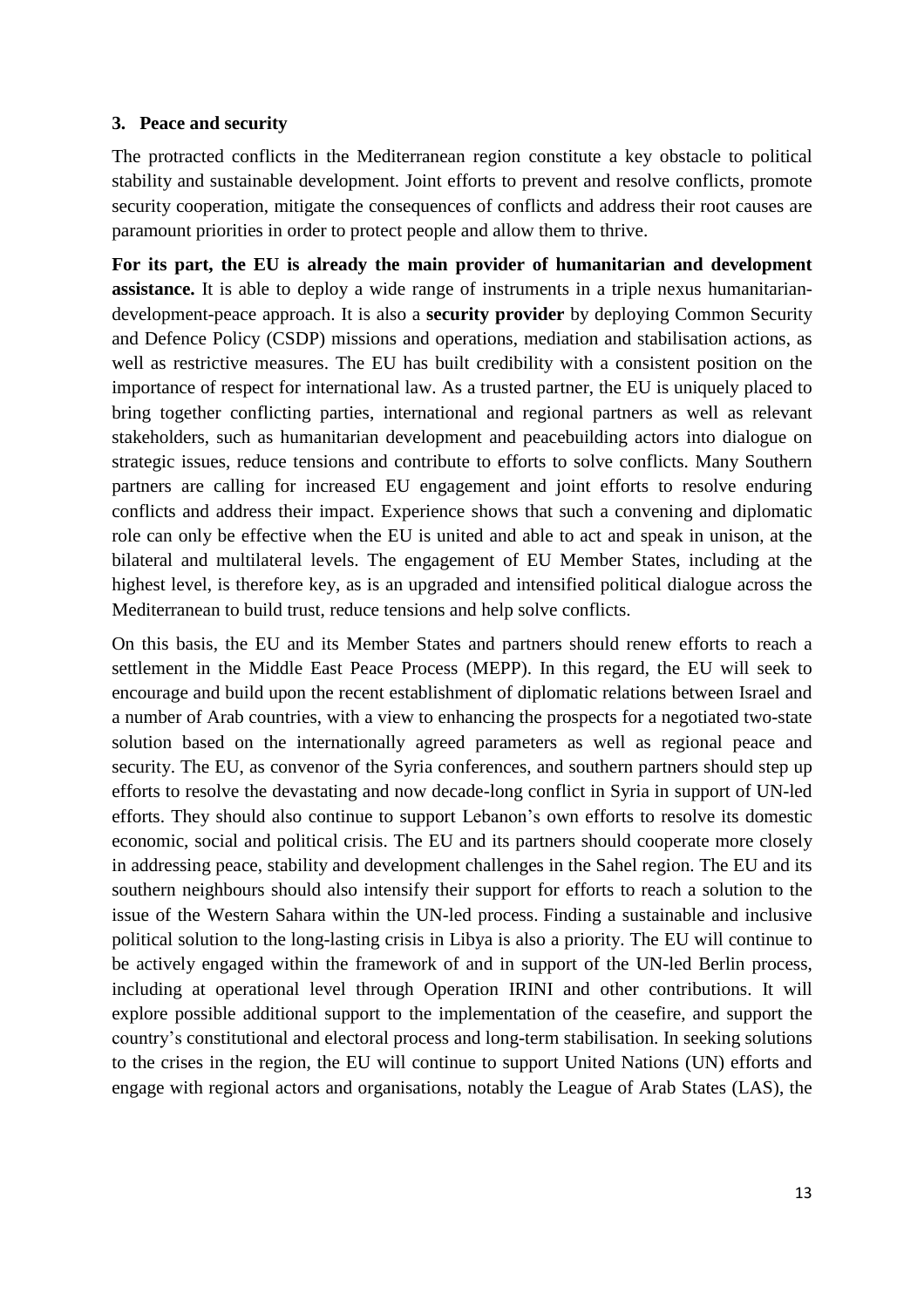African Union (AU), and relevant sub-regional groupings<sup>34</sup>. In the Eastern Mediterranean, the EU will support peaceful dialogue based on international law, including through a multilateral conference that could address issues on which multilateral solutions are needed. The EU and Southern Neighborhood partners should engage constructively to safeguard the stability and security of the wider region too.

The multilateral system is facing significant challenges at a time when most issues require multilateral solutions. **The EU and its Southern partners share a common interest in supporting a revitalised rules based multilateral system with the UN at its core**. We should work together and strengthen cooperation in multilateral fora, notably on peace and security, on global issues and on strengthening rules-based trade, the rule of law, human rights, child protection and good governance, as well as on the UN "women, peace, and security" (WPS) and the "youth, peace, and security" (YPS) agendas.

Major security threats such as **terrorism, hybrid threats as well as cybercrime and organised crime**, including the trade of illegal firearms, drug trafficking and money laundering are key challenges; they can only be addressed through joint efforts.

**Terrorism** and its **financing, radicalisation, violent extremism,** and the phenomenon of **Foreign Terrorist Fighters** occur on and affect both shores of the Mediterranean and are often interlinked. Recent attacks have underscored the need to deepen our high level strategic dialogues on counterterrorism. Building on existing cooperation, notably on law enforcement, we need to step up our efforts to prevent radicalisation, including deepening interreligious and intercultural dialogues, and building capacity to address violent extremism, online recruitment, preventing of dissemination of terrorist content online and fighting against illegal trafficking of cultural heritage. International cooperation remains essential and the EU stands ready to increase its technical assistance, including on deficiencies in Anti-Money Laundering/Combating the Financing of Terrorism (AML/CFT), and via its network of experts deployed in key Delegations in the region.

**While digitalisation offers significant opportunities it also opens the door to new threats, including increased vulnerability of critical infrastructure** (e.g. energy, transport, banking and health). We need to work together to build cyber resilience, including against disinformation and influence operations, share best practices, train cyber security experts and explore possibilities offered by innovative tools for law enforcement purposes, in full respect of human rights and civil liberties. We need to work together to enhance cooperation against cyber threats and make full use of existing international frameworks, such as the Council of Europe Budapest Convention, to that end.

In line with the 2021 Council Conclusions on climate and energy diplomacy, the EU will strengthen and mainstream work on the **climate, security and defence nexus**, including

<sup>34</sup> In doing so, the EU can build on the EU-UN partnership in crisis management issues, its dialogue and cooperation with the LAS, the UN-EU-AU partnership, and cooperate according to the EU-AU Memorandum of Understanding on Peace, Security and Governance.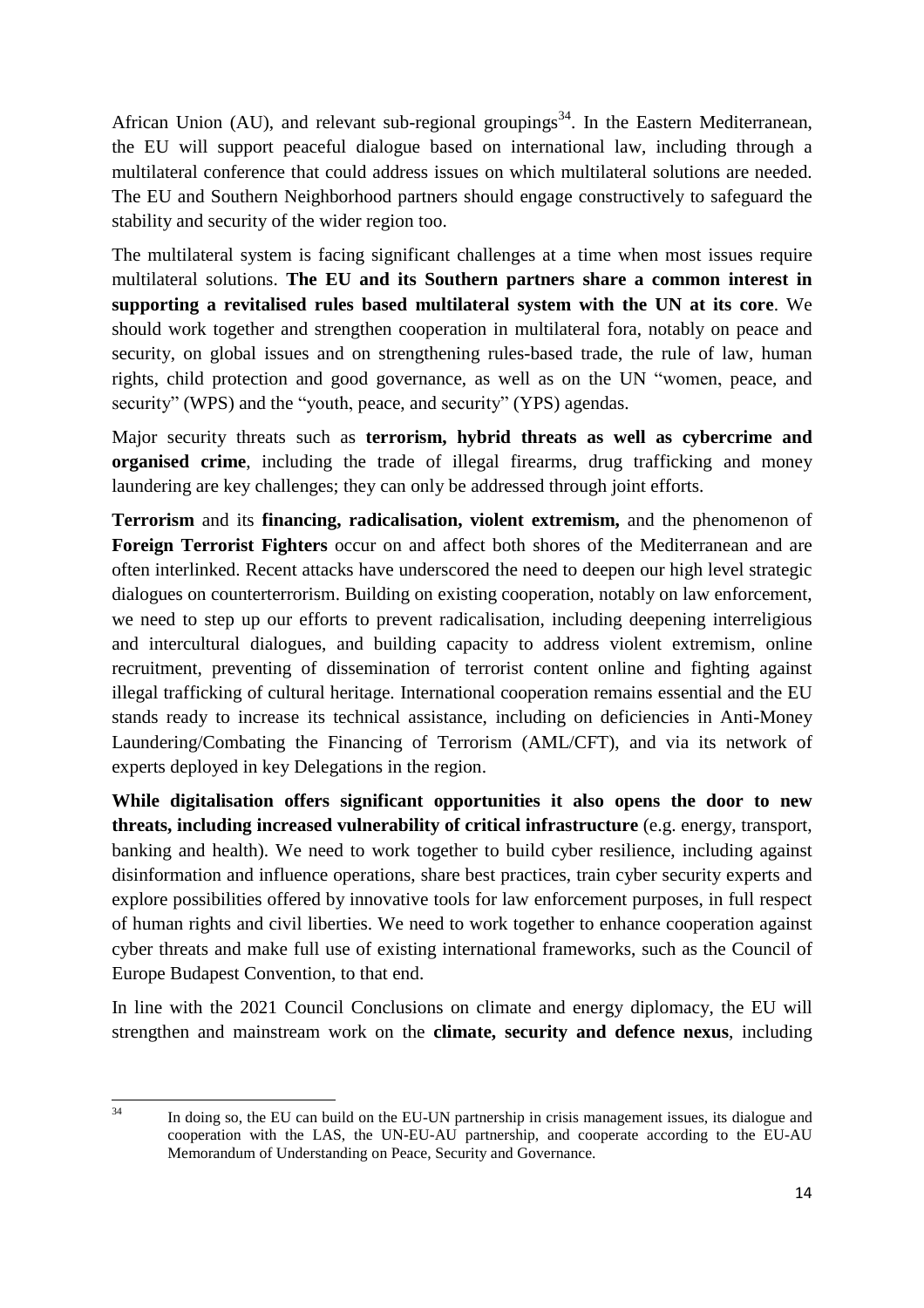through increased action on climate adaptation and disaster risk reduction, as well as collaboration with the UN and regional organisations.

We also propose to use the tools identified in the **EU Security Union Strategy**<sup>35</sup> to strengthen the capacity of, and cooperation between, law enforcement, judicial and civil authorities. In addition, cooperation on chemical, biological, radiological and nuclear (CBRN) risk mitigation as well as on civil protection and disaster risk management should be further enhanced.

**Cooperation on law enforcement and judicial cooperation should be strengthened between the EU and partner countries, also with the assistance of relevant EU Agencies (Europol, Cepol, Frontex, the European Monitoring Centre for Drugs and Drug Addiction, Eurojust)**, including by negotiating cooperation agreements between the EU and Southern Neighbourhood countries. To this end, the EU shall engage with Southern partners in order to ensure that their law enforcement and judicial systems meet high standards of data protection and respect human rights.

Improved judicial cooperation on civil matters is needed to improve contract enforcement and address cross-border child abductions, child protection and maintenance obligations. Accession to, and correct implementation of, the Hague Conventions on Private International Law<sup>36</sup> should be a priority in the region.

The EU proposes to develop further its partnership on security matters with its neighbouring countries, as well as enhancing operational cooperation, including for maritime security and coastguard cooperation. Such partnerships should be tailor-made, correspond to respective needs and enjoy high-level political support in order to guarantee concrete results. Cooperation with regional and international organisations is also vital, including with NATO in the framework of the Warsaw and Brussels Joint Declarations.<sup>37</sup>

## **Action points: Cooperation on peace, conflict resolution and prevention**

- Upgrading and intensifying the political dialogue between the EU and its Member States and Southern Partners and engaging the EU's strategic partners in order to enhance joint efforts to solve conflicts and reduce tensions in the region, using all tools in an integrated manner for regional stability and security.
- Investing in prevention on the fight against radicalisation, conflict resolution and stabilisation through an integrated approach to conflict and crises, acting at all stages of the conflict cycle
- Securing resilience by better linking humanitarian, development, peace and security efforts
- Where mutually beneficial, participation in CSDP missions and operations using instruments such as Framework Participation Agreements

 $35$  $^{35}$  'EU Security Union Strategy' [\(COM\(2020\)](https://eur-lex.europa.eu/legal-content/EN/TXT/?qid=1596452256370&uri=CELEX:52020DC0605) 605).

 $\frac{36}{37}$  <https://www.hcch.net/en/home/>

[https://www.nato.int/cps/en/natohq/official\\_texts\\_133163.htm](https://www.nato.int/cps/en/natohq/official_texts_133163.htm) [https://www.nato.int/cps/en/natohq/official\\_texts\\_156626.htm](https://www.nato.int/cps/en/natohq/official_texts_156626.htm)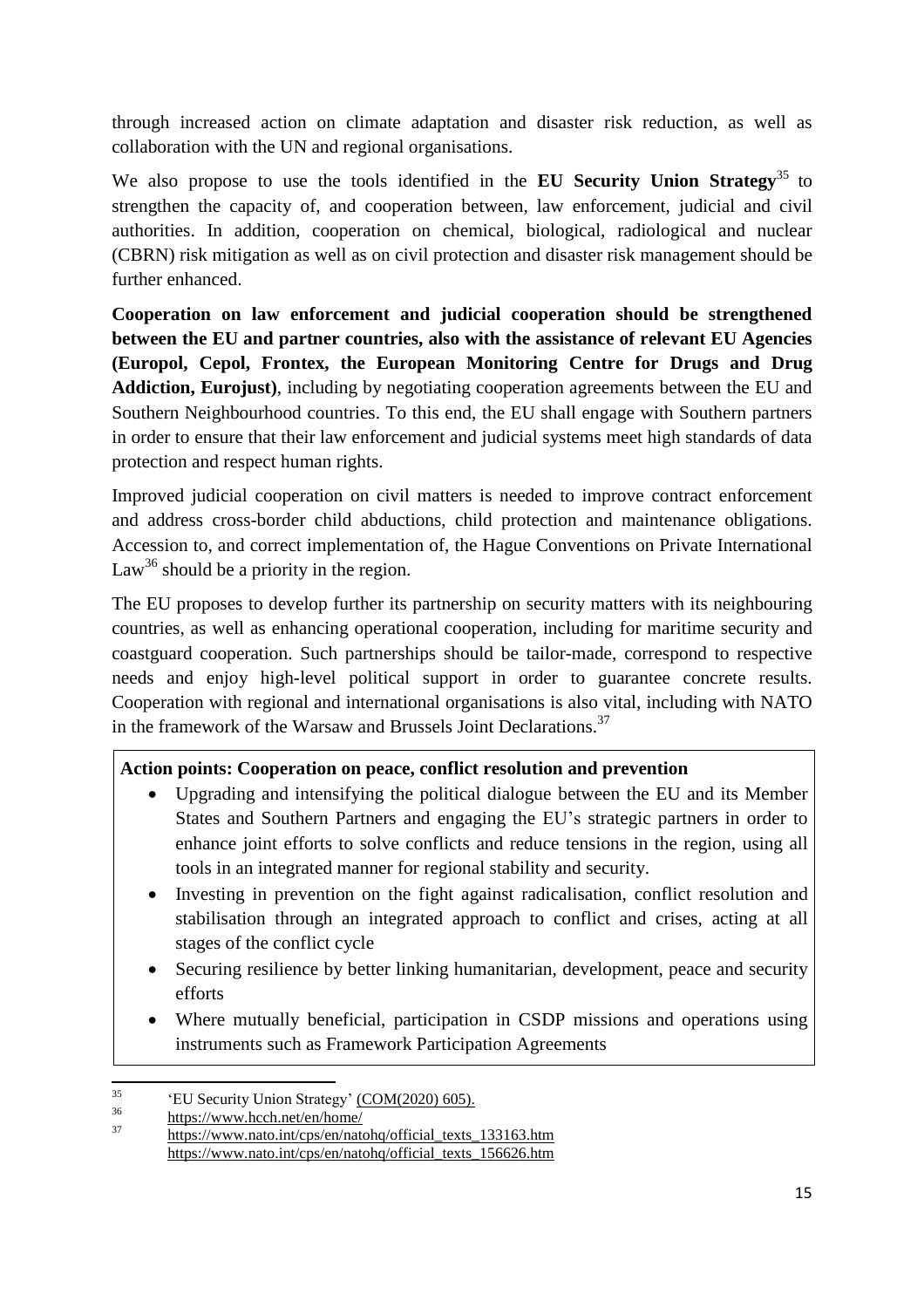Strengthening the role of women and young people in peacebuilding in line with the EU's political commitment for the implementation of the Women Peace and Security agenda at regional and international levels

# **Action points: Security cooperation**

- Stepping up counter terrorism and security dialogues, including cooperation on AML/CFT and encouraging the ratification and implementation of the relevant international conventions
- Strengthening cooperation on counter-terrorism, prevention and fight against radicalisation, fight against organised crime, illicit firearms and drugs.
- Swift implementation of "CT Inflow", Euromed police, the "EU4 Monitoring Drugs", the EuroMed Justice and the CyberSouth programmes
- Further developing the EU CBRN Risk Mitigation centres of excellence, which proved to be an important asset in dealing with COVID-19 pandemic as well as other actions to address security threats
- Enhancing work on climate resilience and adaptation, investing in preventive measures and reinforcing cooperation on civil protection and disaster risk management building on programmes such as PPRD South<sup>38</sup>.
- Engaging with partner countries to strengthen judicial and police cooperation with the EU, including through the negotiation of cooperation agreements with Europol and Eurojust.
- Improving judicial cooperation in civil matters by fostering accession to and correct implementation of the relevant Conventions developed by The Hague Conference on Private International Law.

# **4. Migration and mobility**

**Migration is a global phenomenon that requires joint responses, solidarity and global responsibility sharing**. No country can effectively manage migration, including addressing the challenges of irregular migration, on its own. The EU's New Pact on Migration and Asylum aims at a step-change in our engagement with our international partners. It is centred around comprehensive, tailor-made, balanced and mutually beneficial partnerships. The ultimate aim is to ensure that migration only takes place in a safe and regular manner, preventing dangerous journeys and avoiding loss of life, by fighting smuggling and strengthening cooperation on migration governance, while providing international protection to those who need it. Countries should be enabled to offer a stable and predictable social and economic future providing genuine opportunities, especially to their youth. The EU will actively work to address the root causes of irregular migration and forced displacement, through conflict resolution and by addressing the socio-economic challenges exacerbated by COVID-19.

<sup>38</sup> 

<sup>38</sup> [PPRD](https://www.euneighbours.eu/fr/south/stay-informed/projects/pprd-sud-iii-prevention-preparation-et-reponse-aux-catastrophes) Sud III – 'Prévention, Préparation et Réponse aux catastrophes naturelles et d'origine humaine dans les pays partenaires du Moyen-Orient et d'Afrique du Nord'.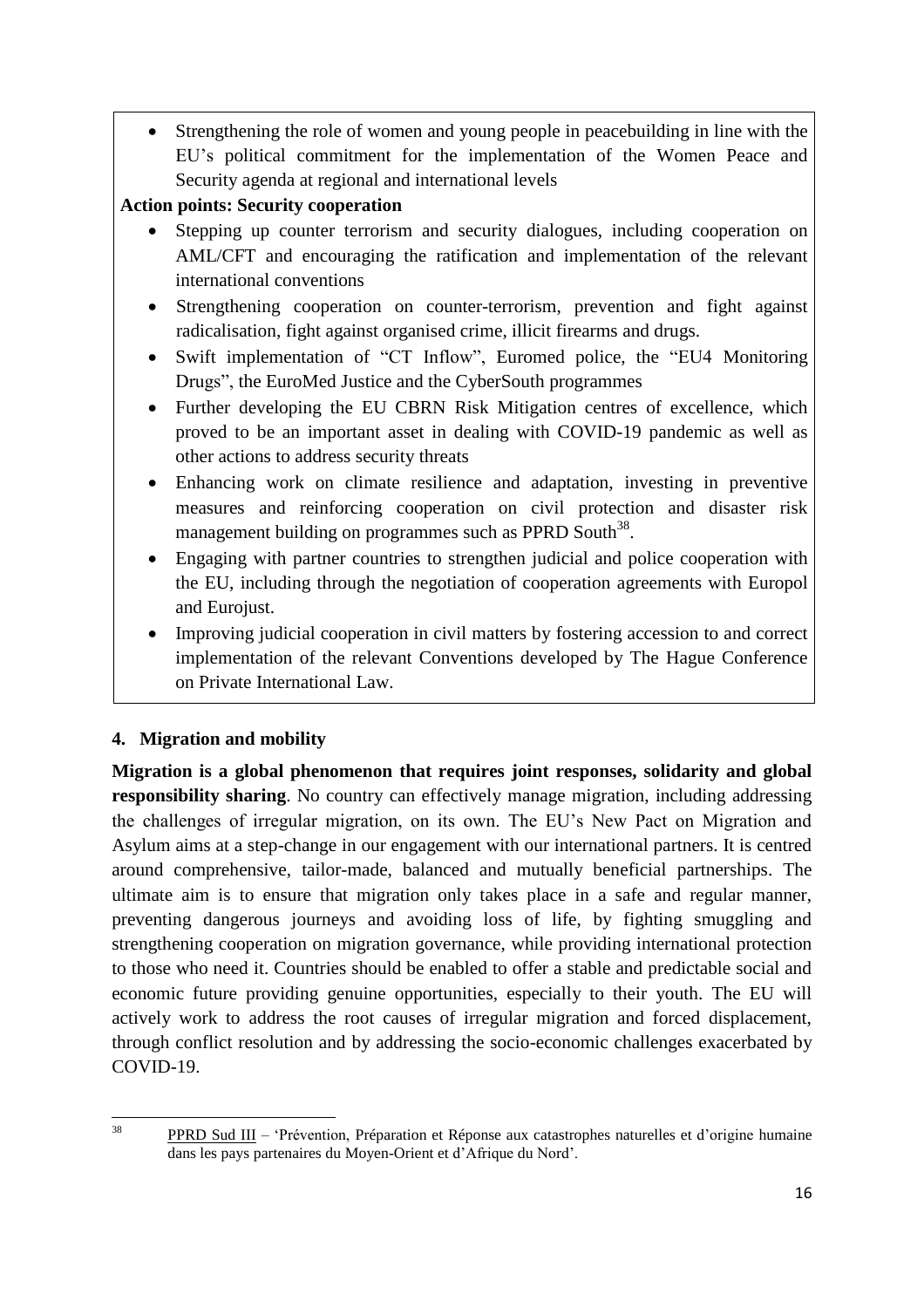The New Pact on Migration and Asylum provides a strengthened basis to achieve a sustainable and long-term response in terms of migration and asylum management.

**Our enhanced partnerships on migration encompass all the different aspects of migration and asylum, taking into account the EU and partner countries' interests.** At the same time these will be embedded in the different strands of our cooperation – political, security and economic.

Every country faces specific situations, and its own opportunities. There is no "one size fits all", tailor made solutions are needed. This is and will continue to be reflected in the EU's comprehensive partnerships with each country, in line with the New Pact of Migration and Asylum.

The EU will continue to p**rotect those in need and support host countries**, recognising that several southern Mediterranean countries host substantial numbers of refugees and migrants.

Irregular migration brings challenges for both the region and for the EU, also by further increasing the economic power and destabilising influence of criminal networks. The solution resides in addressing migrant smuggling jointly. In this vein, the EU and partner countries will significantly **step up common efforts to combat trafficking and fight the criminal networks behind migrant smuggling and trafficking in human beings<sup>39</sup>**. Strengthening **migration and asylum governance** including border management capacity is a key element. The EU is ready to support according to partners' needs.

Stepping up cooperation on return, readmission and sustainable reintegration and making returns more effective are important elements of these partnerships. To support these partnerships, the EU will mobilise all relevant EU policies, tools and instruments as part of a comprehensive approach. Given the importance of voluntary returns, the Commission will adopt a Voluntary Return and Reintegration Strategy and will set out new approaches to the design, promotion, and implementation of assisted voluntary return and reintegration schemes.

The EU is also committed to support legal migration and mobility with our partners, in line with its and Member States' competences. Resettlement is important to provide protection to the most vulnerable refugees. Talent Partnerships to promote legal migration and mobility with relevant Southern Neighbourhood partners will be integral parts of our cooperation, mindful of the risks of brain drain.

**Cooperation at the regional and multilateral level should be explored further**, including through triangular and south-south cooperation, since some southern Mediterranean partners are origin, transit and destination countries. At the regional level, cooperation under the Joint Valletta Action Plan<sup>40</sup>, and the Khartoum<sup>41</sup> and Rabat<sup>42</sup> Processes will be advanced,

<sup>39</sup> At the Conference on Anti-Smuggling of 13 July 2020 hosted by Italy and with the participation of EU and key African partners, partners committed to fight smuggling jointly.

<sup>40</sup> https://www.jvapfollowup.org/jvap/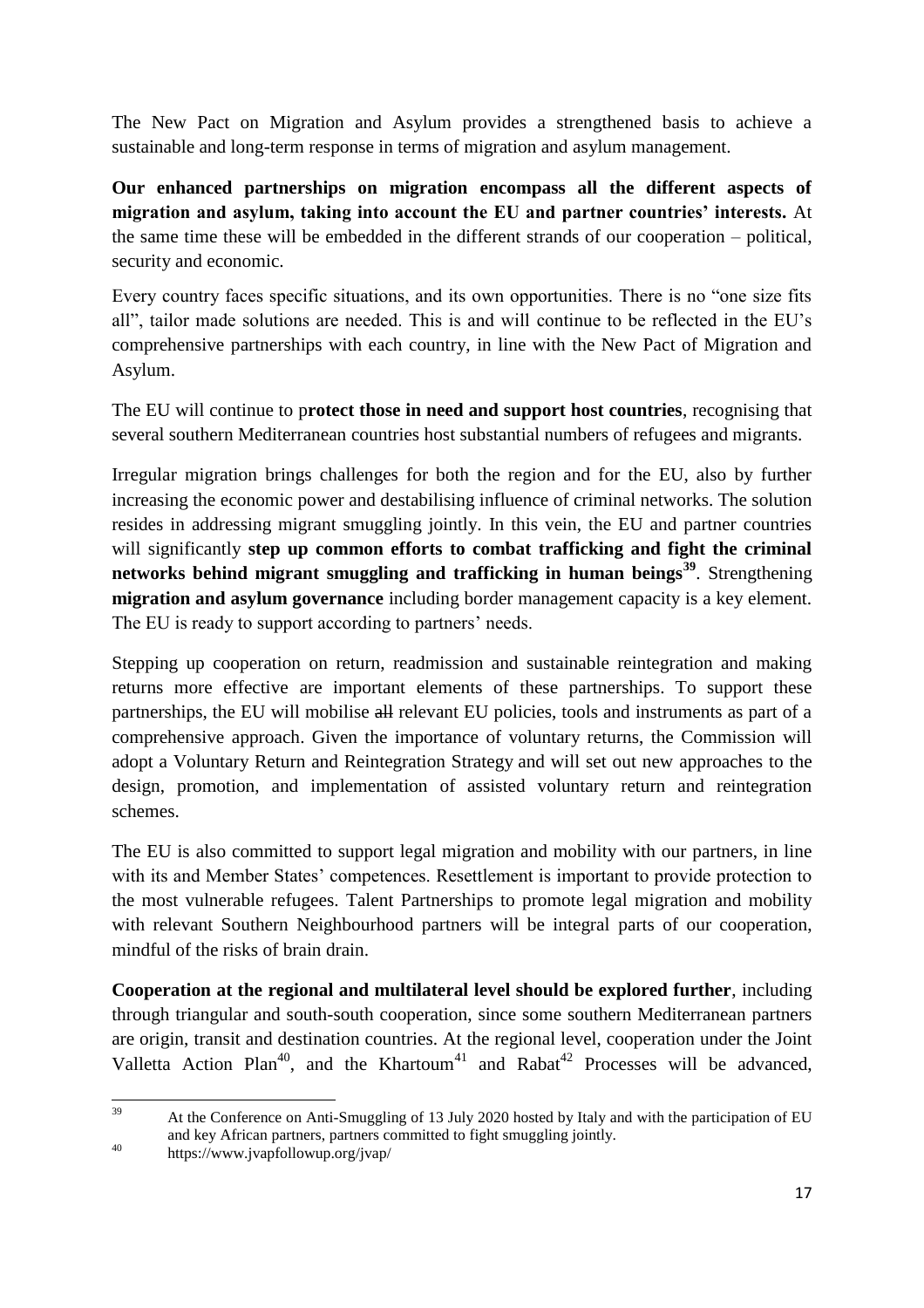including a "whole of route" approach. In this context, trilateral cooperation with the UN as well as with regional actors should be strengthened, including by building on the successful experience of the trilateral AU-EU-UN Task Force in Libya.

**The Commission and the High Representative propose to use all the tools at EU**  disposal, including EU Agencies, the NDICI<sup>43</sup> and relevant internal instruments to bring operational and financial support in the area of migration and mobility.

**Action points: Enhance cooperation on migration and mobility on the basis of a tailor made comprehensive, balanced and mutually beneficial partnerships** 

- Supporting partners' capacity for effective migration and asylum governance, including border management, all aspects of asylum and migration systems and readmission capabilities.
- Targeted assistance to create socio-economic opportunities for migrants, forcibly displaced persons and host communities, including in the context of the COVID-19 recovery, with particular attention to marginalised regions.
- Stepping-up cooperation on effective return and readmission; Supporting assisted voluntary return and sustainable reintegration from the EU but also between individual partner countries.
- Developing legal pathways to Europe via continued efforts on resettlements and in labour mobility schemes, in particular the swift launch of Talent Partnerships, while fully respecting EU and Member States' competences.
- Exploring triangular and South-South cooperation frameworks and enhancing cooperation with regional and international actors.

## **5. Green transition: climate change resilience, energy and environment**

The Southern Neighbourhood is one of the main hotspots in the world as regards climate change and environmental degradation. At the same time, the Mediterranean region is home to some of the world's best solar and wind resources, presenting unparalleled opportunities for clean energy cooperation, with hydrogen production as a new strategic priority. The full implementation of the 2030 Agenda for Sustainable Development, the Paris Agreement and internationally agreed biodiversity goals will be crucial to help better equip the region for future systemic shocks. The European Green Deal represents a unique opportunity for cooperation on strategic priorities. Comprehensively strengthening environment, energy, and climate change resilience can help mitigate risks to human lives and livelihoods and promote sustainable development, job creation and transition to high value sectors.

*Green growth and climate action*

<sup>41</sup> <sup>41</sup> https://www.khartoumprocess.net/<br> $\frac{42}{\text{https://www.rahat process.org/fr/}}$ 

 $^{42}$  https://www.rabat-process.org/fr/<br> $^{43}$  The NDICI includes a 10% tenset

The NDICI includes a 10% target for migration-related actions.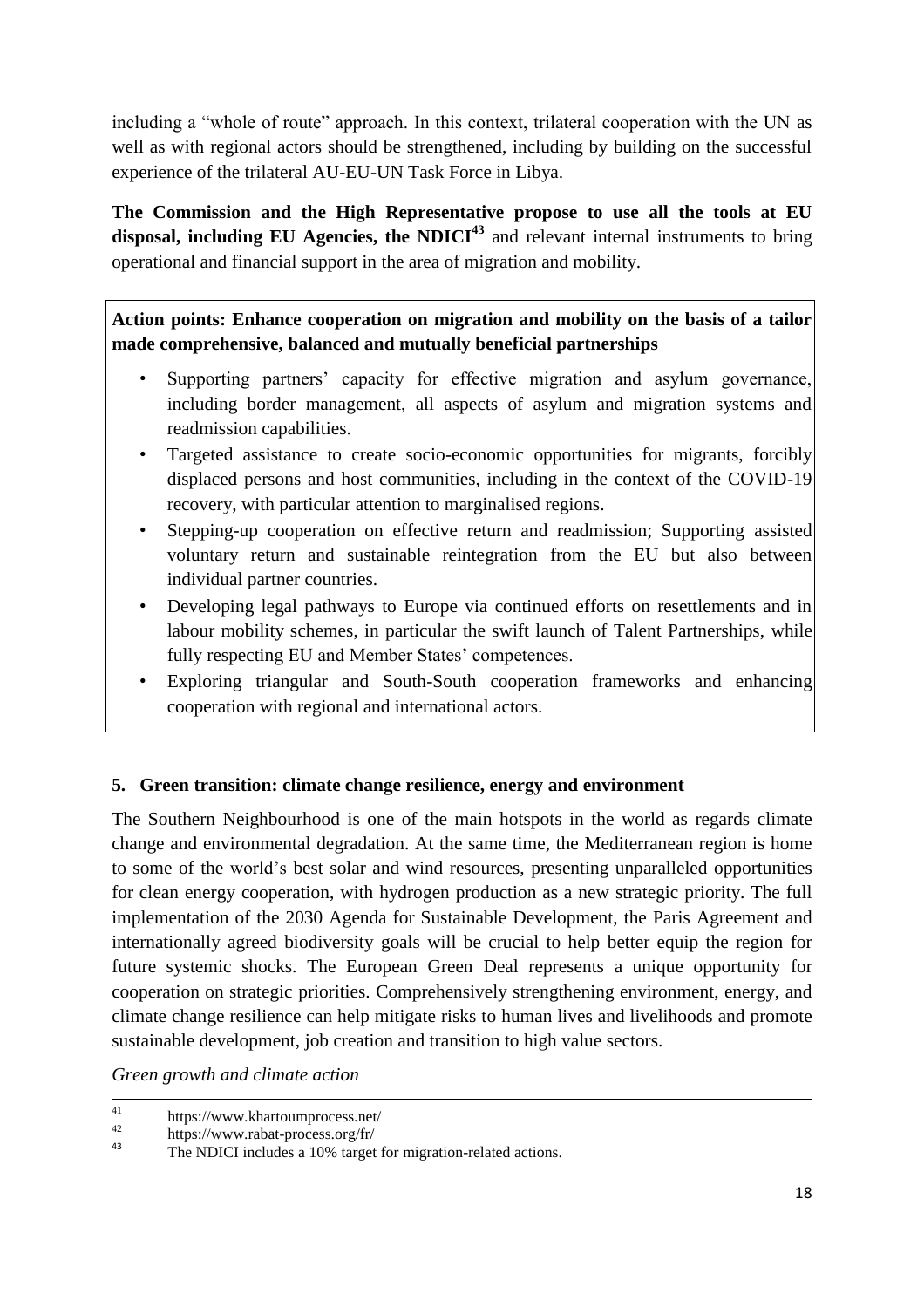The EU and its partners will work together in order **to increase their climate ambition, and to streamline targets, shifting towards green growth and developing or strengthening coherent, achievable, and measurable climate action measures** in line with partners' national determined contributions (NDCs) under the Paris Agreement, National Adaptation Plans (NAPs) and the external dimension of the European Green Deal. Focus will be placed on (i) climate and environmental governance, its link with public finances and fiscal initiatives, and on the monitoring of targets; (ii) supporting carbon pricing initiatives; (iii) administrative capacity and targeted technical assistance to implement and enforce legislation both at the central and local levels; and (iv) education and awareness raising within both the private sector and the population at large as agents of change. The Copernicus Earth Observation Programme services and data support green growth policies and climate monitoring. The cooperation could also promote the implementation of sustainable urban mobility plans in the region's cities, developing green multimodal transport solutions. This effort will require coordinated and enhanced policy dialogue<sup>44</sup> with all involved stakeholders, including the private sector and civil society, including at the local level. Increasing climate change adaptation capacities and disaster risk reduction is a priority in the region. Focus will be placed on (i) supporting climate change resilience, (ii) climate-proofing investments, (iii) investing in preventive measures, (iv) nature-based solutions and risk management capacities.

A **strategic engagement with IFIs** and the private sector will support the development of a financial system that supports sustainable growth. In addition, the participation of public authorities responsible for developing sustainable finance policies in partner countries notably through international fora such as the International Platform on Sustainable Finance  $(IPSF)<sup>45</sup>$  will be encouraged. The EU and the other IPSF members share best practices and coordinate efforts on environmentally sustainable investment, such as green taxonomies, environmental and climate disclosures, and standards and labels for **green financial products** (including green bonds).

### *Energy transition and energy security*

Europe and the Mediterranean region have interdependent, complementary and converging energy interests based on the priorities of the green and fair transition and energy security.

Future cooperation will have **to be adapted to partners' diverse endowment and needs** and be focused on selected priority objectives: (i) massive deployment of renewable energy and clean hydrogen production, contributing to the aspiration to have at least 40 Gigawatts of electrolyser capacity in the EU Neighbourhood by 2030 ; (ii) a stronger interconnection of electricity systems<sup>46</sup>; (iii) energy efficiency efforts and measures, with a focus on buildings and appliances ; (iv) policies to address fugitive methane emissions from fossil fuel production, transport and use, in line with the framework set in the EU methane strategy.

 $44$ <sup>44</sup> For example, the UfM Regional Platform in Research and Innovation that identified climate change and renewable energies as main priorities for cooperation in the coming years.

 $\frac{45}{100}$  [International](https://ec.europa.eu/info/business-economy-euro/banking-and-finance/sustainable-finance/international-platform-sustainable-finance_en#documents) platform on sustainable finance.

<sup>46</sup> The Mediterranean Master Plan 2020 of Electricity [Interconnections](https://masterplan.med-tso.com/) identifies 15 potential interconnection projects and assesses their costs and benefits.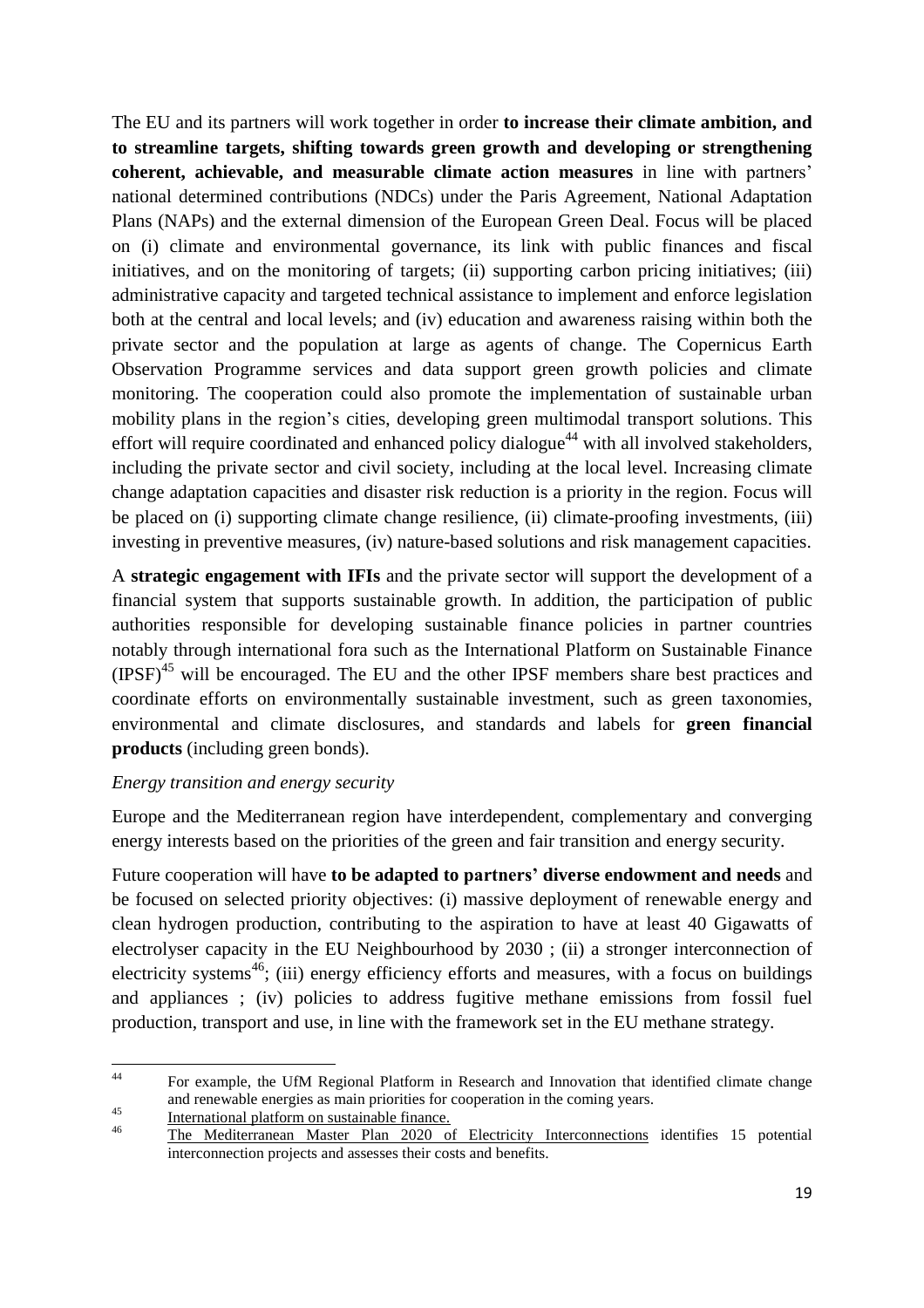## *Resource efficiency, fight against pollution and biodiversity*

Considering urbanisation trends, the loss of biodiversity, including deforestation and land degradation, habitat loss and fragmentation, increasing marine and land pollution, and the impact of climate change on resources, especially access to water, we propose to focus on **measures to protect and restore biodiversity,** both marine and terrestrial, animal and vegetal, as well as on **sustainable water management**, including wastewater treatment, water re-use and efficient use of water management.

Levels of air pollution are a widespread issue across the region, in particular in densely urbanized coastal areas, with concentrations of air emissions from industry and transport, and their deposition into the sea. This has significant impacts on health, the environment and sea related economic activities, including fisheries and tourism.

Support measures will include awareness raising and education activities to prevent unregulated waste disposal, promote sustainable consumption and production, the development of modern facilities that would ensure recycling and safe waste disposal, and reform of the legislative, fiscal and institutional frameworks to reduce the different types of pollution, and sustainable land use planning and management. The EU will continue to work with countries in the region, in the context of the Barcelona Convention, to take action to reduce emission levels from maritime transport in particular, with the view to declare the Mediterranean Sea as an Emission Control Area.

### *Sustainable food systems*

Cooperation will be strengthened in order to transition to **sustainable food systems**, including sustainable management of agriculture, fisheries, and preservation of natural production factors to strengthen food security. This may include providing technical expertise in formulating agricultural and blue economy related policies, supporting agro-ecological practices, and promoting smart agriculture and aquaculture concepts. Support to regional integration of markets under the AfCFTA and the General Fisheries Commission for the Mediterranean (GFCM) framework<sup>47</sup> on fishery and aquaculture should be enhanced, including the development of foods value chains at the continental level.

### **Action points: Green transition : climate resilience, environment, and energy**

- Joint efforts to streamline targets, shifting towards green growth and developing or strengthening coherent, achievable, and measurable climate action measures identified under the NDCs and NAPs at both regional and bilateral levels
- Reinforcing strategic engagement to support the development of a financial system that supports sustainable growth and climate resilience investments, by way of a regional initiative on sustainable finance in collaboration with IFIs
- Reinforcing bilateral engagement and providing targeted assistance to support large-

<sup>47</sup> <sup>47</sup> http://www.fao.org/gfcm/about/en/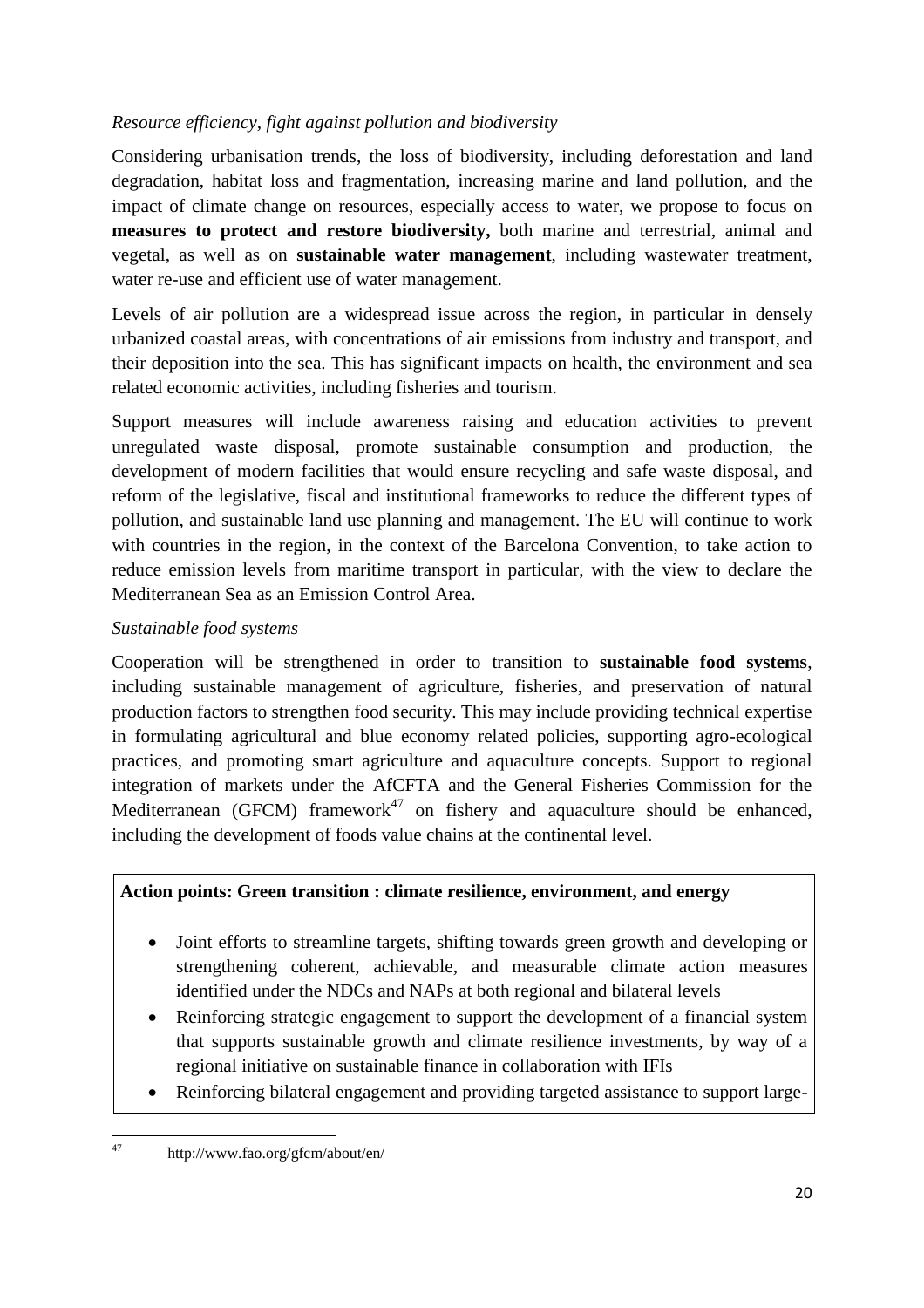scale investments in renewables and clean hydrogen production for both domestic consumption and export. Supporting, in line with the objectives of the Farm to Fork Strategy<sup>48</sup> the design, investment in, and implementation of sustainable food systems, from production to consumption, paying particular attention to food safety, plant and animal health and welfare, as well as with a view to ensure regional food security

- Promoting initiatives on waste management, including food waste and marine litter
- Supporting biodiversity protection and restoration, including creations of effective and well-managed networks of coastal and marine protected areas
- Supporting efforts to reduce emissions, in particular to marine and coastal environment, water and air.
- Promoting the sustainable use of natural resources as a basis for achieving the transition to a circular economy

# **Implementation**

The EU will **use all its instruments to ensure the efficient, effective, swift and tailormade rollout** of the new Agenda for the Mediterranean. It will **take into account the region's diversity, interests, and needs**. **Policy dialogue with all relevant stakeholders** will remain the cornerstone of the cooperation. Special attention will be placed on the local level to ensure that the impact of cooperation is distributed geographically in an adequate manner.

Continuous and forward-looking dialogue between the EU and its partners will **ensure mutually beneficial partnership and co-ownership**, taking into account the social dynamics and impact of challenges and reforms. We will strive for tailor-made, integrated multi-sectoral cooperation, trade and investment packages and platforms that constitute a credible response to the needs of partners and of the EU. The **level of EU financial support will be proportionate to each partners' ambitions and commitment** to shared values, the agenda of reforms, including on governance, and their implementation.

A significantly strengthened political dialogue **will contribute to building a shared understanding with Southern Neighbourhood partners**. In this regard, we propose regular meetings at the level of foreign and sectoral ministers as well as senior officials, whereas meetings of Heads of State and Government could be convened when necessary. Strengthened coordination will translate into a better alignment of positions at the bilateral and multilateral levels.

**Efforts will continue to enhance regional, sub-regional and inter-regional cooperation.** The role of the Union for the Mediterranean remains indispensable. In addition, sub-regional cooperation adapted to the specificities of the different sub-regions of the Mediterranean and beyond. Moreover, effective approaches will require broader co-operation with neighbouring

<sup>48</sup> 'A Farm to Fork Strategy' [\(COM\(2020\)](https://eur-lex.europa.eu/legal-content/EN/TXT/?uri=CELEX:52020DC0381) 381).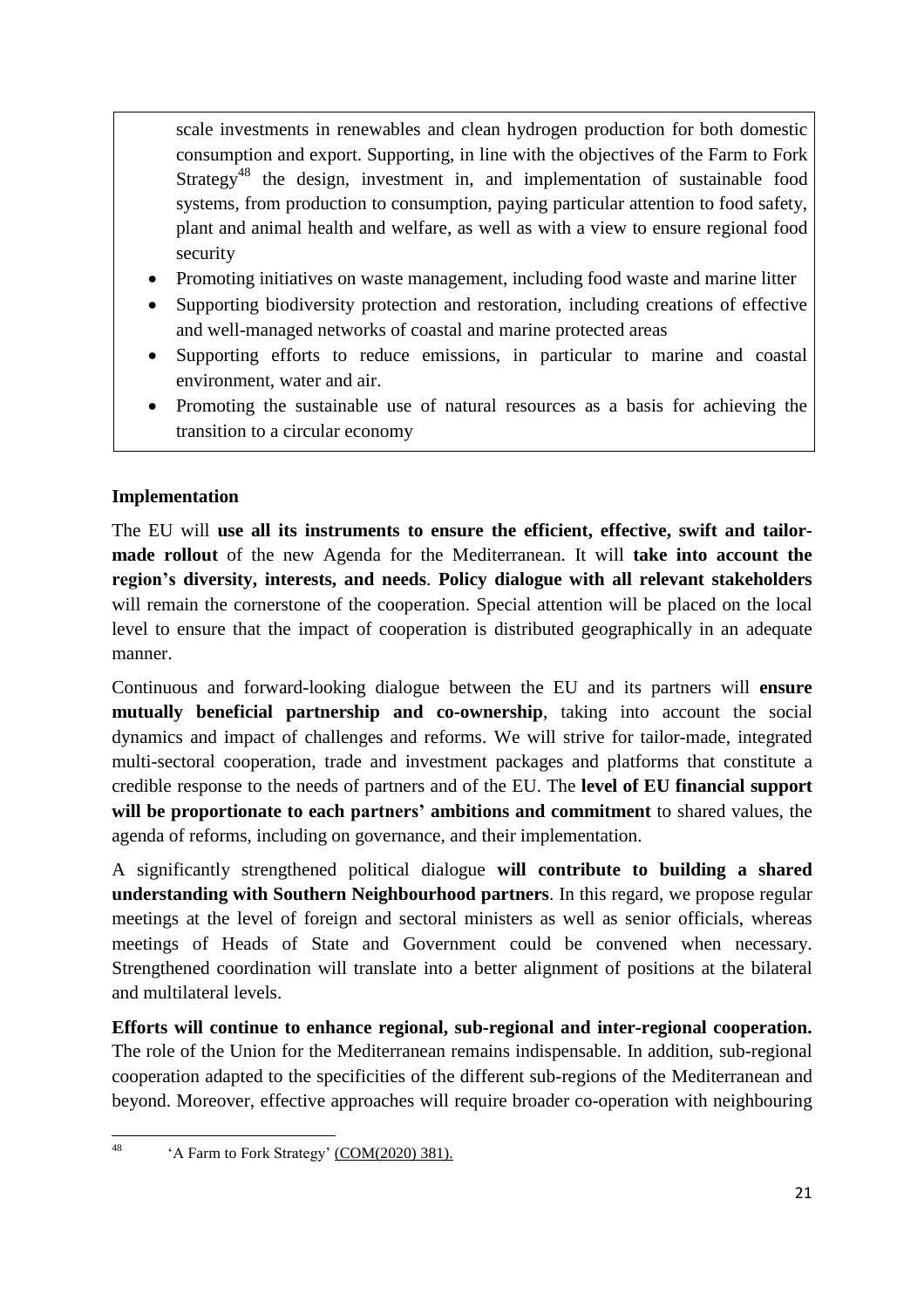countries and regions. The inter-regional dimension is therefore important. We need to increase cooperation between North and Sub-Saharan Africa, also as triangular cooperation with the EU. There is also a need to strengthen coherence between what the EU does with Northern African partners and the rest of the African continent. Similarly, inter-regional cooperation with the Gulf and Red Sea regions is important. Increased cooperation with regional actors and organizations, notably the League of Arab States, the African Union and relevant sub regional groupings will be key. Pragmatic initiatives based on variable geometry should be explored to support those willing to advance further in the cooperation on common Mediterranean goods. We will scale up our **climate and energy diplomacy** efforts both at bilateral and regional level**.**

**The NDICI and the EFSD+ will be the main instruments for EU cooperation with partner countries.** All actions will follow the "policy first" principle. The EU will promote Joint Programming and Team Europe initiatives on the ground, building on the successful experience during the global response to the COVID-19 pandemic. The EU will encourage EU Member States, European development agencies and financing institutions, as well as other donors, to jointly develop together with partner countries coherent and complementary approaches for sectoral priorities. The future European Financial Architecture for Development will also contribute to maximise EU efforts.

The new Agenda for the Mediterranean will inform the preparation of bilateral political frameworks jointly agreed with the partners<sup> $49$ </sup> and the multi-annual programming under the NDICI for the period 2021-2027, building on consultations with partner countries and other relevant stakeholders. Lessons learnt from previous programmes under the Neighbourhood policy will help target future actions. EU Delegations will be instrumental in facilitating this process.

The European Fund for Sustainable Development Plus (EFSD+) under the NDICI, and its innovative financial architecture will allow **crowding in private sector investment**, in cooperation with the European Investment Bank (EIB), the European Bank for Reconstruction and Development (EBRD), Member State development banks, and international financial institutions.

Moreover, further integration and exchange between the two shores of the Mediterranean will be achieved by further encouraging and facilitating partners' participation in EU programmes in the period 2021-2027.

The EU will also strengthen its strategic communications to raise awareness of the actions taken under the new Agenda for the Mediterranean. The Commission and the High Representative will work together with our partners to bring about more robust and enabling frameworks for freedom of expression, and support healthy information environments. Implementing measures to counter disinformation and misinformation will remain a key

<sup>49</sup> <sup>49</sup> Joint Documents, Partnership priorities or equivalent are documents establishing jointly agreed political and economic reform agendas and related implementing tools. Joint Documents will continue to frame external assistance under the 2021-2027 EU Multiannual Financial Framework.